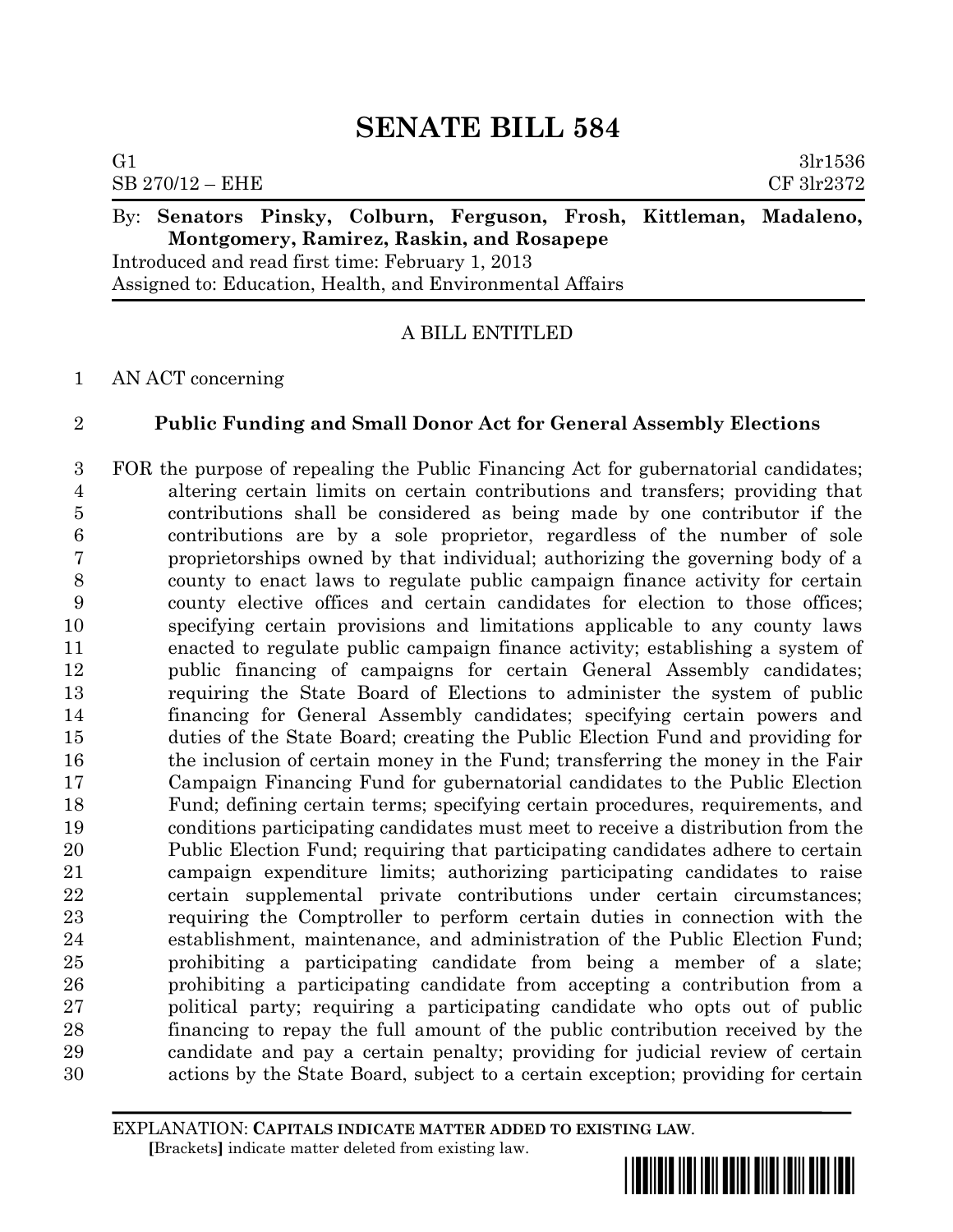penalties; providing that certain captions are not law and may not be considered to have been enacted as part of this Act; requiring the State Board to adopt certain regulations; making provisions of this Act severable; creating a Commission to Study Public Financing of Elections in Maryland; providing for the membership, duties, and staffing of the Commission; requiring the Commission to report its findings and recommendations to the Governor and the General Assembly on or before a certain date; requiring the State Board to provide certain reports to certain persons on or before certain dates on certain matters; providing for a delayed effective date for certain provisions of this Act; providing for the termination of certain provisions of this Act; and generally relating to the Public Funding and Small Donor Act for General Assembly Elections.

- BY repealing
- Article Election Law
- Section 15–101 through 15–111 and the title "Title 15. Public Financing Act"
- Annotated Code of Maryland
- (2010 Replacement Volume and 2012 Supplement)
- BY repealing and reenacting, with amendments,
- Article Election Law
- Section 13–226, 13–227, and 13–235
- Annotated Code of Maryland
- (2010 Replacement Volume and 2012 Supplement)
- BY adding to
- Article Election Law
- Section 13–505; and 15–101 through 15–118 to be under the new title "Title 15. Public Funding and Small Donor Act for General Assembly Elections"
- Annotated Code of Maryland
- (2010 Replacement Volume and 2012 Supplement)

 SECTION 1. BE IT ENACTED BY THE GENERAL ASSEMBLY OF MARYLAND, That Section(s) 15–101 through 15–111 and the title "Title 15. Public Financing Act" of Article – Election Law of the Annotated Code of Maryland be repealed.

 SECTION 2. AND BE IT FURTHER ENACTED, That the Laws of Maryland read as follows:

# **Article – Election Law**

- 13–226.
- (a) The limits on contributions in this section do not apply to:
- (1) a contribution to a ballot issue committee; or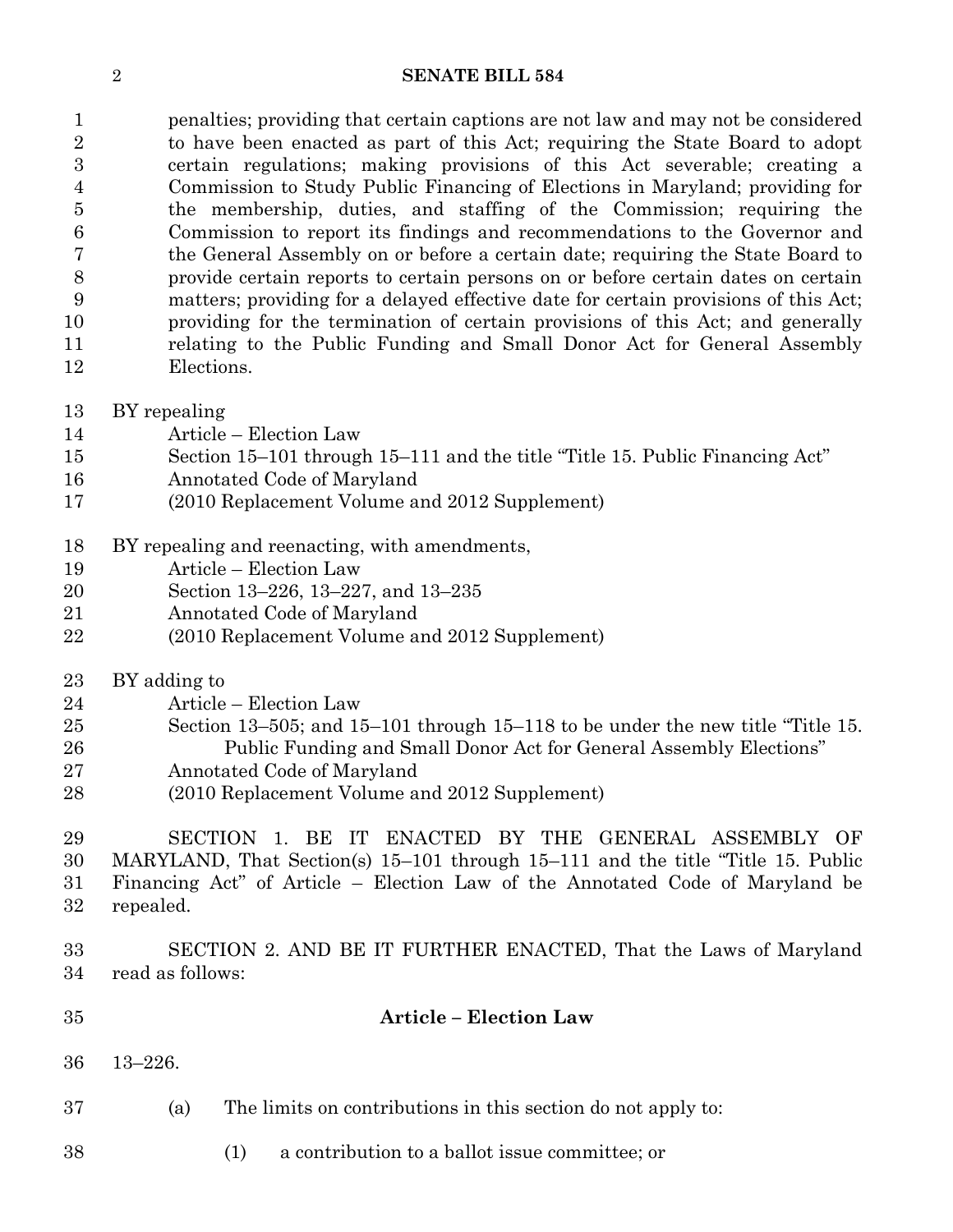| $\mathbf 1$         |                                   | (2) | those contributions defined as transfers.                                                                                                                                                                        |
|---------------------|-----------------------------------|-----|------------------------------------------------------------------------------------------------------------------------------------------------------------------------------------------------------------------|
| $\overline{2}$<br>3 | (b)                               |     | Subject to subsection (c) of this section, a person may not, either directly<br>or indirectly, in an election cycle make aggregate contributions in excess of:                                                   |
| 4                   |                                   | (1) | [\$4,000] \$4,400 to any one campaign finance entity; or                                                                                                                                                         |
| $\overline{5}$      |                                   | (2) | $[\$10,000]$ \$11,000 to all campaign finance entities.                                                                                                                                                          |
| 6<br>7<br>8         | (c)<br>that are not in excess of: | (1) | Notwithstanding subsection (b) of this section, a central committee<br>of a political party may make aggregate in–kind contributions during an election cycle                                                    |
| 9<br>10             | voters in the State; and          |     | for a State central committee, \$1 for every two registered<br>(i)                                                                                                                                               |
| 11<br>12            | voters in the county.             |     | for a local central committee, \$1 for every two registered<br>(ii)                                                                                                                                              |
| 13<br>14<br>15      | election cycle.                   | (2) | For the purposes of paragraph (1) of this subsection, the number of<br>registered voters is determined, regardless of party affiliation, as of the first day of the                                              |
| 16<br>17<br>18      | (d)                               |     | The limit on contributions to the campaign finance entity of a candidate<br>applies regardless of the number of offices sought by the candidate or campaign<br>finance entities formed to support the candidate. |
| 19<br>20            | (e)                               |     | Contributions SHALL BE CONSIDERED AS BEING MADE BY ONE<br><b>CONTRIBUTOR IF THE CONTRIBUTIONS ARE MADE:</b>                                                                                                      |
| 21<br>22<br>23      |                                   | (1) | by a corporation and any wholly owned subsidiary of the<br>corporation, or by two or more corporations owned by the same stockholders[, shall be<br>considered as being made by one contributor]; OR             |
| 24<br>25            |                                   | (2) | BY A SOLE PROPRIETOR, REGARDLESS OF THE NUMBER OF<br>SOLE PROPRIETORSHIPS OWNED BY THAT INDIVIDUAL.                                                                                                              |
| 26                  | $13 - 227.$                       |     |                                                                                                                                                                                                                  |
| 27<br>28            | (a)                               |     | In this section, a "campaign finance entity" includes a nonfederal<br>out-of-state political committee.                                                                                                          |
| 29<br>30            | (b)<br>apply to a transfer:       |     | The limit on transfers set forth in subsection (c) of this section does not                                                                                                                                      |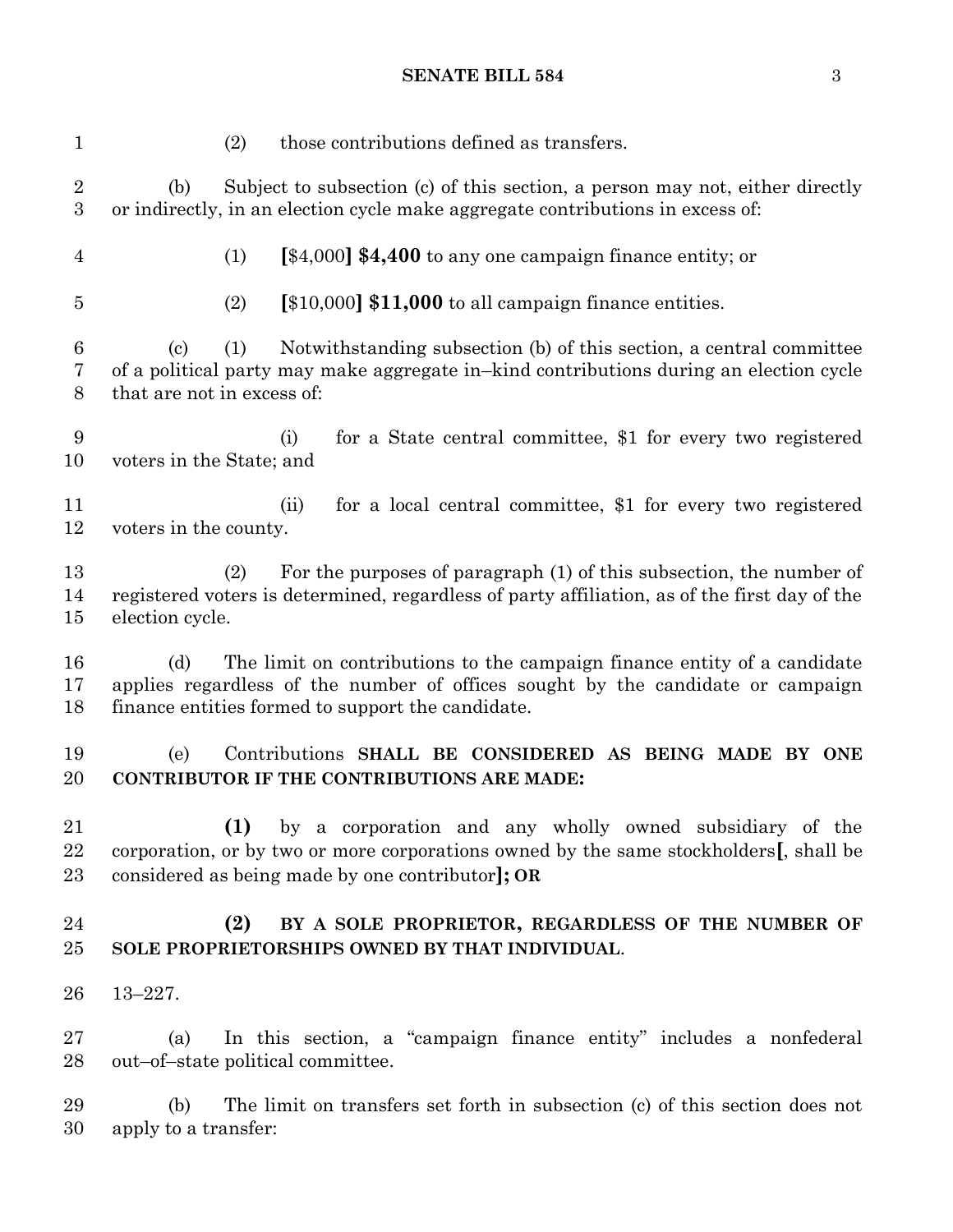|                                    | <b>SENATE BILL 584</b><br>$\overline{4}$                                                                                                                                                                       |                                                                                                              |  |  |  |
|------------------------------------|----------------------------------------------------------------------------------------------------------------------------------------------------------------------------------------------------------------|--------------------------------------------------------------------------------------------------------------|--|--|--|
| $\mathbf{1}$                       | (1)                                                                                                                                                                                                            | by a campaign finance entity to a ballot issue committee; and                                                |  |  |  |
| $\overline{2}$                     | (2)                                                                                                                                                                                                            | between or among:                                                                                            |  |  |  |
| $\boldsymbol{3}$<br>$\overline{4}$ |                                                                                                                                                                                                                | (i)<br>political committees that are<br>State or<br>local central<br>committees of the same political party; |  |  |  |
| $\overline{5}$<br>6                | and                                                                                                                                                                                                            | (ii)<br>a slate and the campaign finance entities of its members;                                            |  |  |  |
| 7                                  |                                                                                                                                                                                                                | the campaign finance entities of a candidate.<br>(iii)                                                       |  |  |  |
| $8\,$<br>$\boldsymbol{9}$<br>10    | During an election cycle, a campaign finance entity may not directly or<br>(c)<br>indirectly make transfers in a cumulative amount of more than [\$6,000] \$6,600 to<br>any one other campaign finance entity. |                                                                                                              |  |  |  |
| 11<br>12                           | All affiliated campaign finance entities are treated as a single<br>(d)<br>(1)<br>entity in determining:                                                                                                       |                                                                                                              |  |  |  |
| 13<br>14                           | and                                                                                                                                                                                                            | (i)<br>the amount of transfers made by a campaign finance entity;                                            |  |  |  |
| 15<br>16                           | entity.                                                                                                                                                                                                        | (ii)<br>the amount of transfers received by a campaign finance                                               |  |  |  |
| 17                                 | (2)                                                                                                                                                                                                            | Campaign finance entities are deemed to be affiliated if they:                                               |  |  |  |
| 18<br>19                           |                                                                                                                                                                                                                | (i)<br>are organized and operated in coordination and cooperation<br>with each other; or                     |  |  |  |
| 20<br>21<br>22                     | otherwise conduct their operations and make their decisions<br>(ii)<br>relating to transfers and other contributions under the control of the same individual<br>or entity.                                    |                                                                                                              |  |  |  |
| 23<br>24<br>25                     | The limit on transfers to the campaign finance entities of a candidate<br>(e)<br>prescribed in subsection (c) of this section applies regardless of the number of offices<br>sought by the candidate.          |                                                                                                              |  |  |  |
| 26                                 | $13 - 235.$                                                                                                                                                                                                    |                                                                                                              |  |  |  |
| 27                                 | (a)                                                                                                                                                                                                            | This section applies to the following officials:                                                             |  |  |  |
| 28                                 | (1)                                                                                                                                                                                                            | the Governor;                                                                                                |  |  |  |
| 29                                 | (2)                                                                                                                                                                                                            | the Lieutenant Governor;                                                                                     |  |  |  |
| 30                                 | (3)                                                                                                                                                                                                            | the Attorney General;                                                                                        |  |  |  |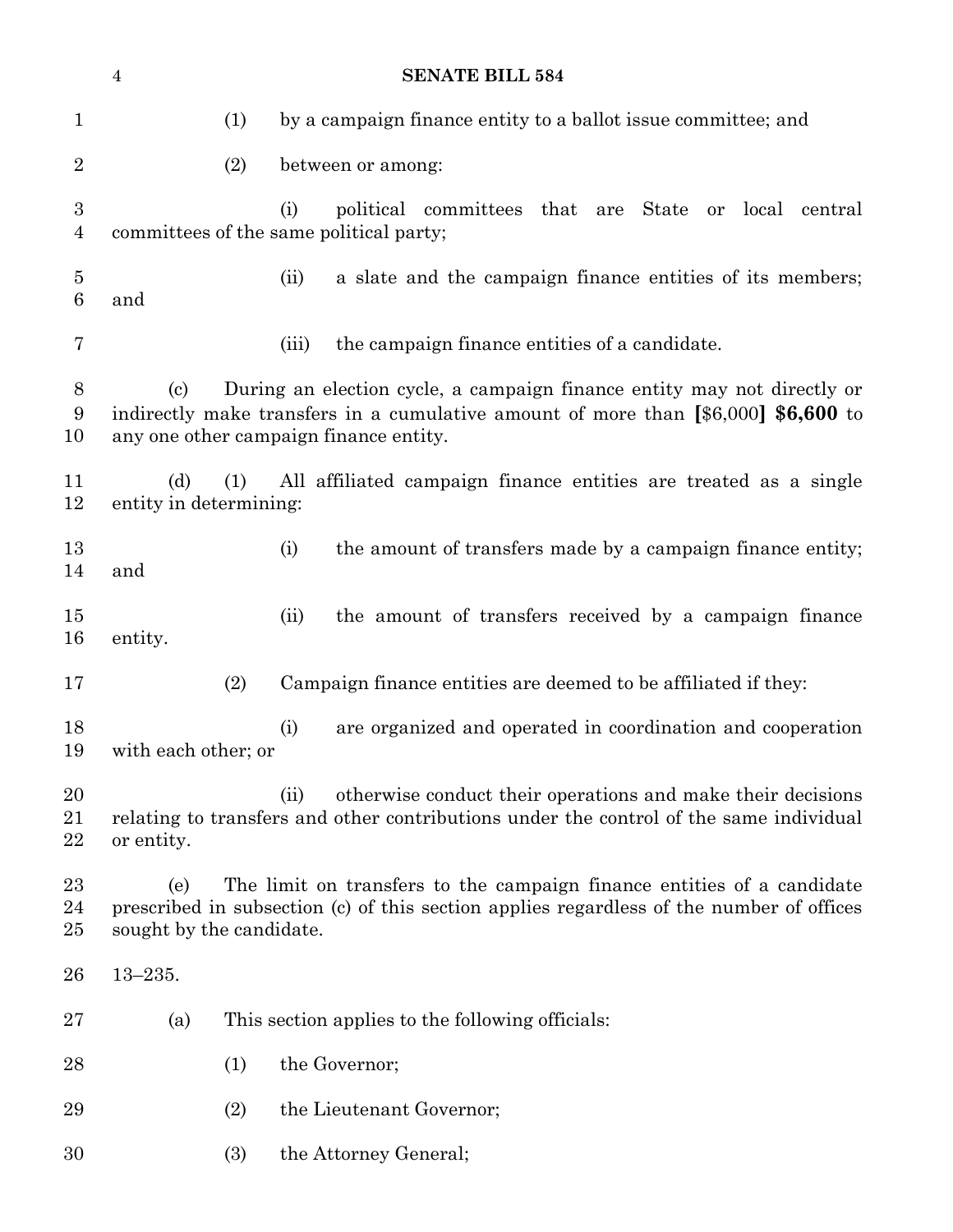(4) the Comptroller; and (5) a member of the General Assembly. (b) Except as provided in subsection (c) or (d) of this section, during a regular session of the General Assembly an official described in subsection (a) of this section, or a person acting on behalf of the official, may not, as to a candidate for federal, State, or local office, or a campaign finance entity of the candidate or any other campaign finance entity organized under this title and operated in coordination with a candidate: (1) receive a contribution; 10 (2) conduct a fund–raising event; (3) solicit or sell a ticket to a fund–raising event; or (4) deposit or use any contribution of money that was not deposited prior to the session. (c) An official described in subsection (a) of this section, or a person acting on behalf of the official, is not subject to this section when engaged in activities solely related to the official's election to an elective federal or local office for which the official is a filed candidate. (d) **[**Under the Public Financing Act, a gubernatorial ticket, during the year

 of the election only, may accept eligible private contributions and any disbursement of funds by the State Board that is based on the eligible private contributions**] UNDER THE PUBLIC FUNDING AND SMALL DONOR ACT FOR GENERAL ASSEMBLY ELECTIONS, A PARTICIPATING CANDIDATE, DURING THE YEAR OF THE ELECTION ONLY, MAY ACCEPT SEED MONEY AND QUALIFYING CONTRIBUTIONS AND ANY DISBURSEMENT OF FUNDS BY THE STATE BOARD THAT ARE BASED ON THE QUALIFYING CONTRIBUTIONS**.

 (e) (1) As to a violation of this section, the campaign finance entity of the official in violation is liable for a civil penalty as provided in this subsection.

 (2) The State Board, represented by the State Prosecutor, may institute a civil action in the circuit court for any county seeking the civil penalty provided in this subsection.

 (3) A campaign finance entity that receives a contribution as a result of the violation shall:

(i) refund the contribution to the contributor; and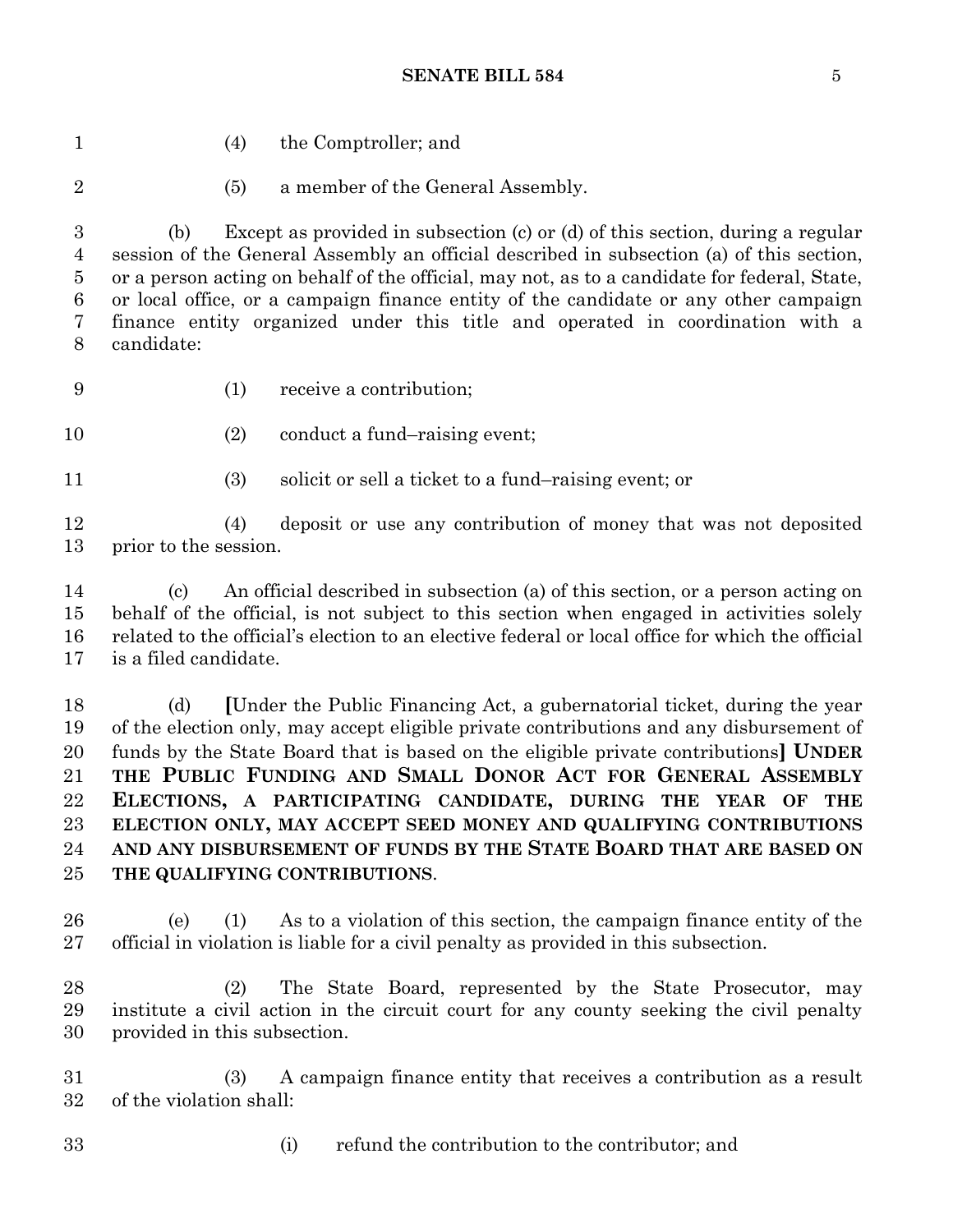(ii) pay a civil penalty that equals the sum of \$1,000 plus the amount of the contribution.

**13–505. REGULATION OF LOCAL CAMPAIGN FINANCE ACTIVITY.**

 **(A) SUBJECT TO THE PROVISIONS OF THIS SECTION, THE GOVERNING BODY OF A COUNTY MAY ENACT LAWS TO REGULATE PUBLIC CAMPAIGN FINANCE ACTIVITY FOR COUNTY ELECTIVE OFFICES AND CANDIDATES FOR ELECTION TO THOSE OFFICES WHO CHOOSE TO ACCEPT PUBLIC CAMPAIGN FINANCING.**

 **(B) A LAW ENACTED UNDER SUBSECTION (A) OF THIS SECTION MAY NOT REGULATE COUNTY ELECTIVE OFFICES OR CANDIDATES FOR ELECTION TO THOSE OFFICES WHO DO NOT RECEIVE ANY PUBLIC CAMPAIGN FINANCING.**

**(C) A LAW ENACTED UNDER SUBSECTION (A) OF THIS SECTION SHALL:**

 **(1) PROHIBIT THE USE OF PUBLIC CAMPAIGN FINANCING FOR ANY ELECTION OTHER THAN THAT OF A COUNTY ELECTIVE OFFICE;**

 **(2) REQUIRE A CANDIDATE WHO ACCEPTS PUBLIC CAMPAIGN FINANCING TO:**

 **(I) ESTABLISH A CAMPAIGN FINANCE ENTITY SOLELY FOR THE CAMPAIGN FOR THAT COUNTY ELECTIVE OFFICE; AND**

 **(II) USE FUNDS FROM THAT CAMPAIGN FINANCE ENTITY ONLY FOR THAT CAMPAIGN FOR COUNTY ELECTIVE OFFICE; AND**

 **(3) PROHIBIT THE TRANSFER OF FUNDS INTO THE CAMPAIGN FINANCE ENTITY ESTABLISHED FOR THE COUNTY ELECTIVE OFFICE BY A CANDIDATE WHO ACCEPTS PUBLIC CAMPAIGN FINANCING FROM ANY OTHER CAMPAIGN FINANCE ENTITY PREVIOUSLY ESTABLISHED FOR THAT CANDIDATE.**

**(D) A LAW ENACTED UNDER SUBSECTION (A) OF THIS SECTION SHALL:**

 **(1) PROVIDE FOR A PUBLIC ELECTION FUND FOR COUNTY ELECTIVE OFFICES ADMINISTERED BY THE CHIEF FINANCIAL OFFICER OF THE COUNTY; AND**

 **(2) REQUIRE THAT THE SYSTEM FOR PUBLIC CAMPAIGN FINANCE ACTIVITY FOR COUNTY ELECTIVE OFFICES BE REGULATED IN ACCORDANCE WITH STATE LAW BY THE STATE BOARD.**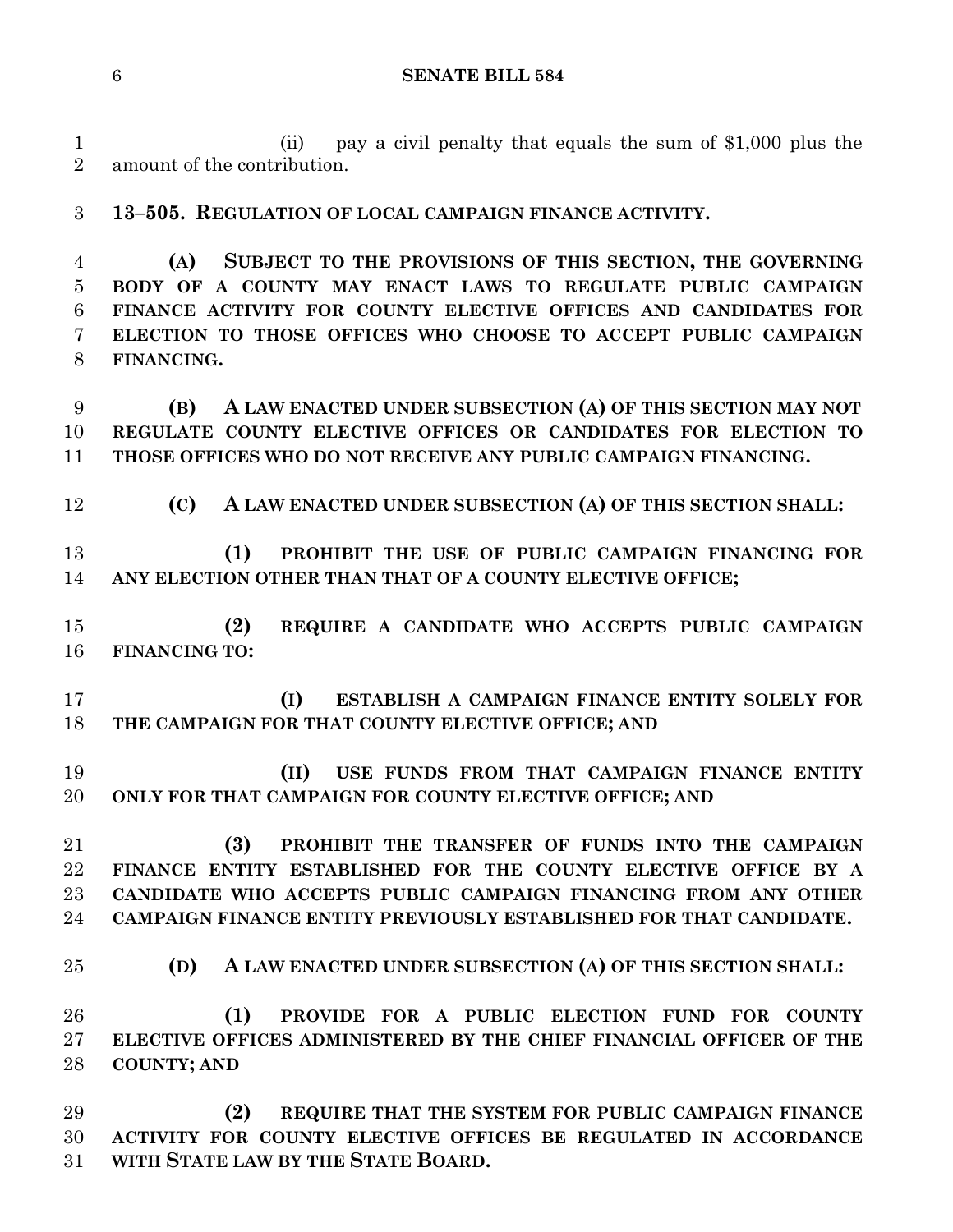| $\mathbf{1}$   | A LAW ENACTED UNDER SUBSECTION (A) OF THIS SECTION MAY:<br>(E)       |
|----------------|----------------------------------------------------------------------|
| $\overline{2}$ | (1)<br>ESTABLISH A SYSTEM OF PUBLIC CAMPAIGN FINANCING; AND          |
| 3              | (2)<br>INCLUDE PROVISIONS RELATING TO<br>CONTRIBUTIONS,              |
| $\overline{4}$ | EXPENDITURES, REPORTING, CAMPAIGN MATERIAL, AND, AS PROVIDED UNDER   |
| $\overline{5}$ | ARTICLE 25A, § 5 OF THE CODE, ADMINISTRATIVE PENALTIES.              |
| 6              | (F)<br>A LAW ENACTED UNDER SUBSECTION (A) OF THIS SECTION:           |
| $\overline{7}$ | MAY BE MORE STRINGENT THAN ANY APPLICABLE LAW OF<br>(1)              |
| 8              | THE STATE AND MODIFIED TO THE EXTENT NECESSARY TO MAKE THE           |
| 9              | PROVISIONS RELEVANT TO THE COUNTY; BUT                               |
| 10             | MAY NOT CONFLICT WITH ANY APPLICABLE LAW OF THE<br>(2)               |
| 11             | <b>STATE OR THE UNITED STATES.</b>                                   |
|                |                                                                      |
| 12             | TITLE 15. PUBLIC FUNDING AND SMALL DONOR ACT FOR GENERAL ASSEMBLY    |
| 13             | ELECTIONS.                                                           |
|                |                                                                      |
| 14             | 15-101. DEFINITIONS.                                                 |
| 15             | IN THIS TITLE THE FOLLOWING WORDS HAVE THE MEANINGS<br>(A)           |
| 16             | INDICATED UNLESS OTHERWISE PROVIDED.                                 |
|                |                                                                      |
| 17             | "COMPTROLLER" MEANS THE STATE COMPTROLLER OF THE<br>(B)              |
| 18             | TREASURY.                                                            |
|                |                                                                      |
| 19             | "FUND" MEANS THE PUBLIC ELECTION FUND.<br>(C)                        |
|                |                                                                      |
| 20             | "PARTICIPATING CANDIDATE" MEANS A CANDIDATE FOR ELECTION<br>(D)      |
| 21             | AS A MEMBER OF THE GENERAL ASSEMBLY WHO IS DETERMINED BY THE STATE   |
| 22             |                                                                      |
|                | BOARD AS ELIGIBLE TO RECEIVE A PUBLIC CONTRIBUTION UNDER THIS TITLE. |
| 23             | "PUBLIC CONTRIBUTION" MEANS A SUM DISBURSED FROM THE<br>(E)          |
| 24             | FUND TO A PARTICIPATING CANDIDATE IN ACCORDANCE WITH THE PROVISIONS  |
|                |                                                                      |
| 25             | OF THIS TITLE.                                                       |
| 26             | "QUALIFYING CONTRIBUTION" MEANS A CONTRIBUTION THAT:<br>(F)          |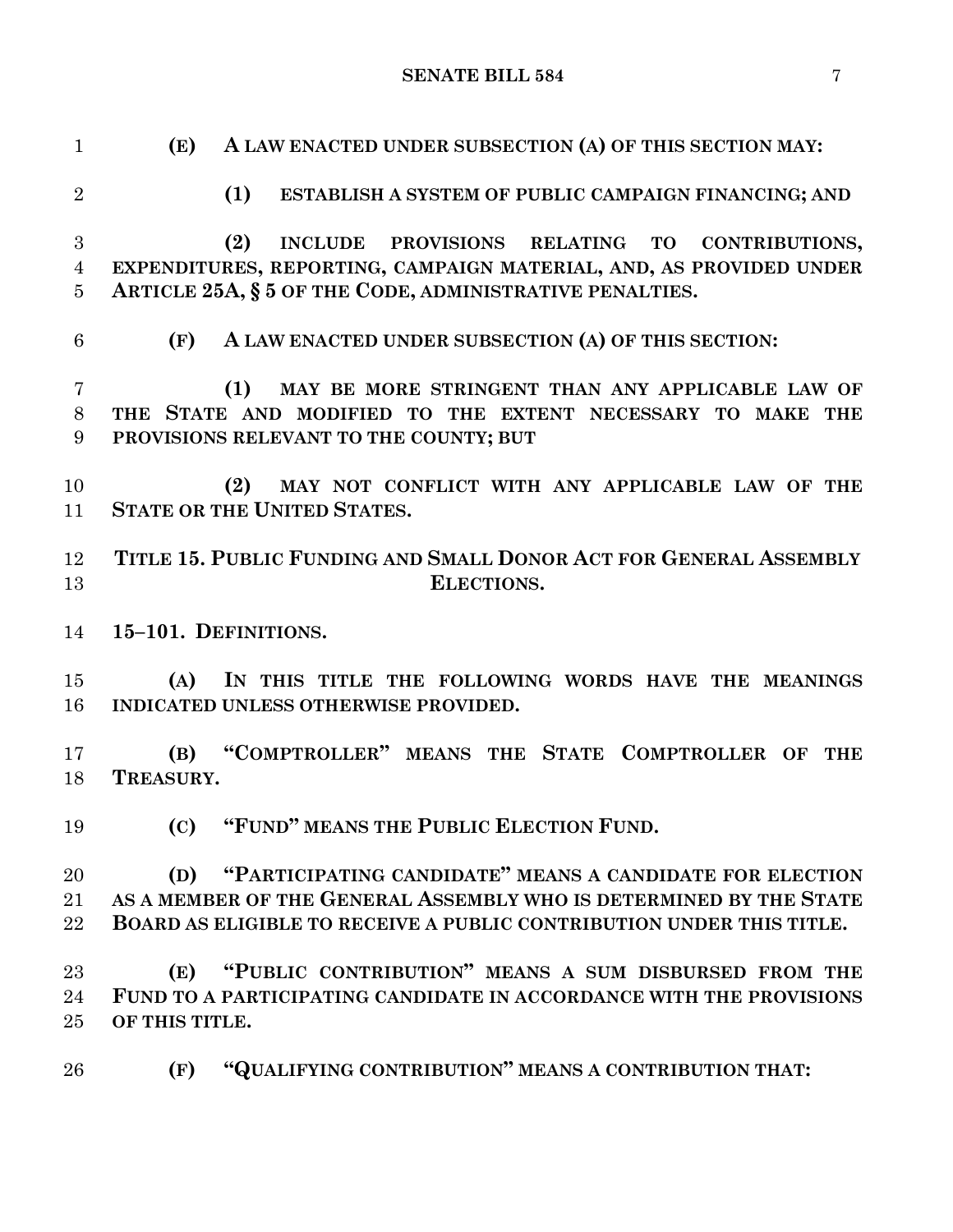**(1) IS FROM A REGISTERED VOTER WHO RESIDES IN THE LEGISLATIVE DISTRICT OR SUBDISTRICT OF THE CANDIDATE FOR ELECTION TO THE GENERAL ASSEMBLY; AND** 

**(2) IS AT LEAST \$5.**

**(G) "SEED MONEY" MEANS LAWFUL CONTRIBUTIONS THAT:**

 **(1) ARE RAISED BY A CANDIDATE FOR ELECTION TO THE GENERAL ASSEMBLY AS A FIRST STEP TO SEEK QUALIFICATION FOR PUBLIC FINANCING UNDER THIS TITLE;**

 **(2) INCLUDE NO CONTRIBUTION OF MORE THAN \$250 FOR EACH DONOR; AND**

 **(3) ARE RECEIVED NO EARLIER THAN THE COMMENCEMENT OF THE ELECTION CYCLE FOR THE ELECTION IN WHICH THE INDIVIDUAL PROPOSES TO BE A CANDIDATE AND NO LATER THAN THE MARCH 1 IMMEDIATELY PRECEDING THE PRIMARY ELECTION FOR THAT OFFICE.**

**15–102. DUTIES.**

 **(A) THE STATE BOARD SHALL MANAGE AND SUPERVISE THE SYSTEM OF PUBLIC FINANCING OF ELECTIONS ESTABLISHED UNDER THIS TITLE.**

 **(B) THE STATE BOARD SHALL ADOPT REGULATIONS AS NECESSARY TO EFFECT THE PURPOSES OF THIS TITLE.**

**(C) THE STATE BOARD SHALL:**

 **(1) ENSURE THAT THE SYSTEM OF PUBLIC FINANCING OF ELECTIONS:**

 **(I) ACCOMMODATES QUALIFYING CANDIDATES ON A FIRST–COME, FIRST–SERVED BASIS;**

 **(II) ESTABLISHES AN INITIAL LIMIT ON THE NUMBER OF PARTICIPATING CANDIDATES DURING AN ELECTION CYCLE; AND**

 **(III) ALLOWS FOR AN INCREASE OR DECREASE IN THE NUMBER OF PARTICIPATING CANDIDATES DURING THE ELECTION CYCLE IN CORRELATION TO THE AMOUNT OF MONEY IN THE FUND;**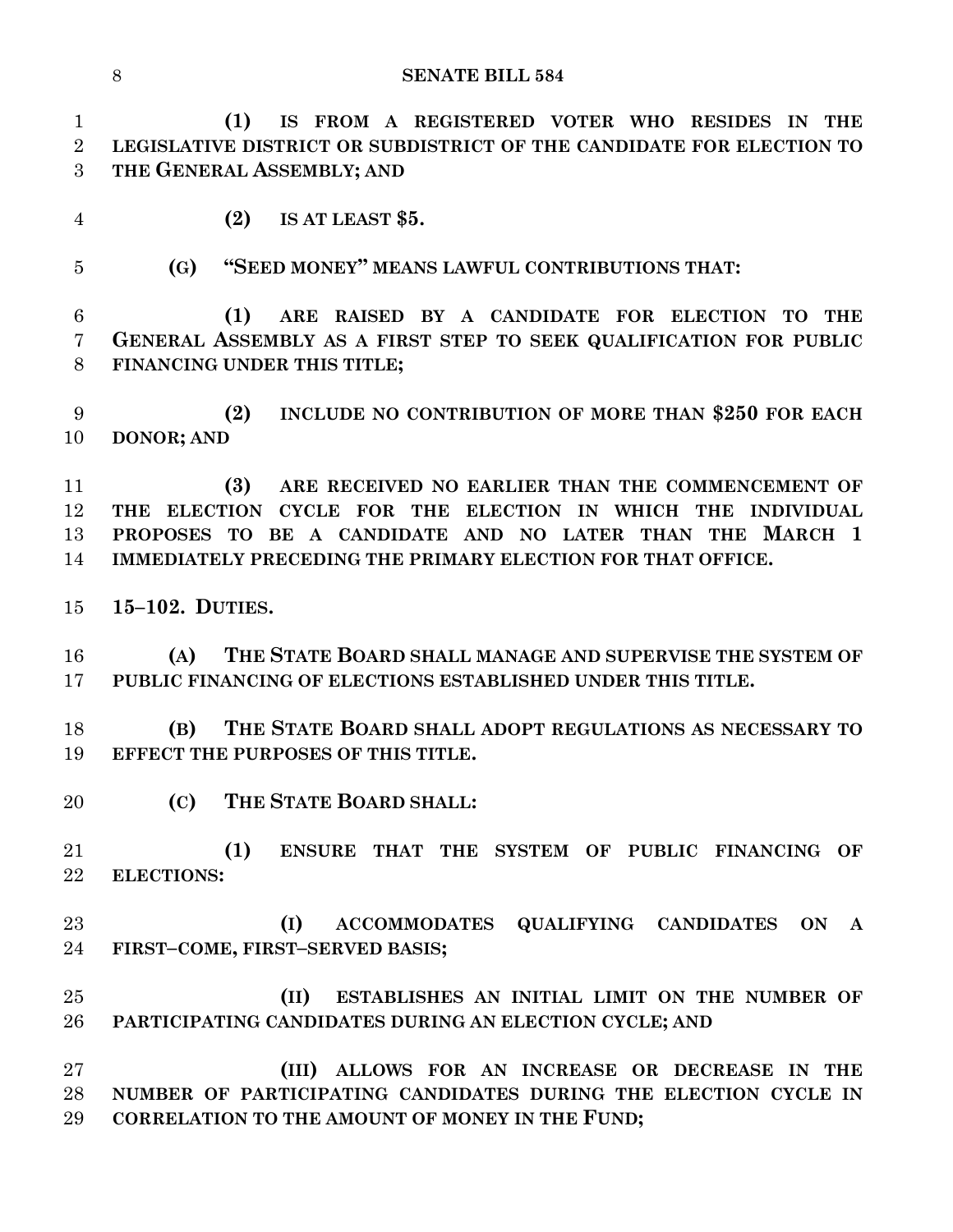**(2) DEVELOP AN ELECTRONIC DATABASE THAT IS ACCESSIBLE TO THE PUBLIC ON THE INTERNET AND THAT CONTAINS THE INFORMATION NECESSARY FOR THE PROPER ADMINISTRATION OF THIS TITLE, INCLUDING: (I) CONTRIBUTIONS TO AND EXPENDITURES BY PARTICIPATING CANDIDATES AND OTHER CANDIDATES AND THEIR AUTHORIZED CAMPAIGN FINANCE ENTITIES; AND (II) PUBLIC CONTRIBUTIONS FROM THE FUND THAT ARE DISBURSED TO PARTICIPATING CANDIDATES; (3) PROVIDE FORMS AND ELECTRONIC SOFTWARE AS NECESSARY TO ENSURE COMPLIANCE WITH THIS TITLE; (4) DEVELOP AN EDUCATION PROGRAM THAT INCLUDES INFORMATIONAL MATERIALS AND COMPLIANCE MANUALS TO INFORM CANDIDATES AND THE PUBLIC ABOUT THE PURPOSE AND EFFECT OF THIS TITLE; AND (5) PROVIDE A WRITTEN REPORT TO THE GENERAL ASSEMBLY, IN ACCORDANCE WITH § 2–1246 OF THE STATE GOVERNMENT ARTICLE, AFTER EACH ELECTION CYCLE THAT INCLUDES: (I) AN EVALUATION OF THIS TITLE AND ITS EFFECT ON PARTICIPATING CANDIDATES; (II) ANY RECOMMENDATIONS TO IMPROVE THIS TITLE; (III) A DETAILED SUMMARY REGARDING QUALIFYING CONTRIBUTIONS AND ANY BENEFITS RECEIVED OR EXPERIENCED BY PARTICIPATING CANDIDATES; (IV) EXPENDITURES MADE BY PARTICIPATING AND NONPARTICIPATING CANDIDATES; AND (V) ANY OTHER INFORMATION THE STATE BOARD DETERMINES TO BE APPROPRIATE. 15–103. DISCRETIONARY POWERS. THE STATE BOARD MAY:**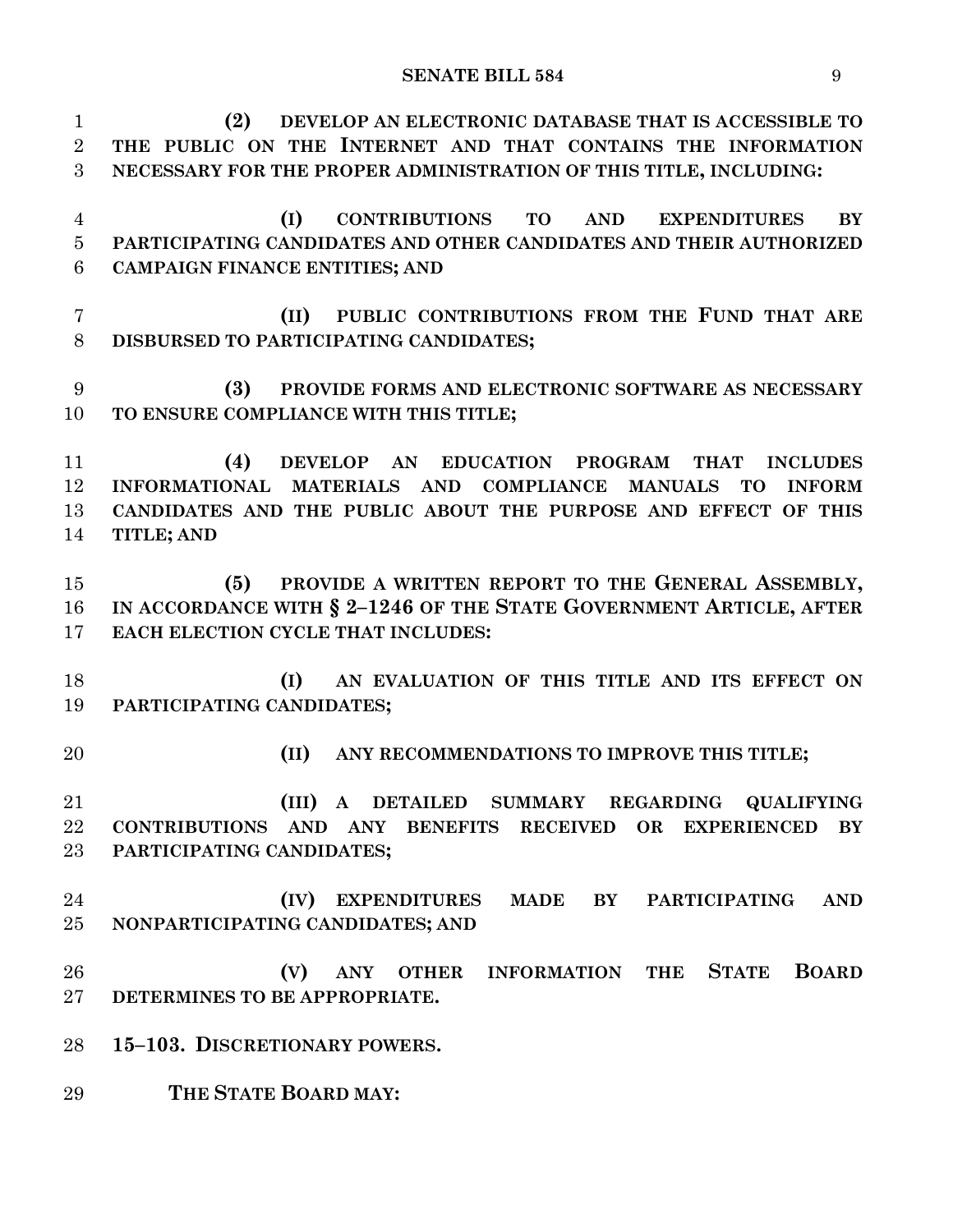|                                        | 10<br><b>SENATE BILL 584</b>                                                                                                                                                        |
|----------------------------------------|-------------------------------------------------------------------------------------------------------------------------------------------------------------------------------------|
| $\mathbf{1}$<br>$\overline{2}$         | (1)<br>EMPLOY STAFF, INCLUDING LEGAL COUNSEL, SUFFICIENT TO<br>PERFORM ITS FUNCTIONS UNDER THIS TITLE;                                                                              |
| 3                                      | (2)<br>INVESTIGATE MATTERS GOVERNED BY THIS TITLE;                                                                                                                                  |
| $\overline{4}$<br>$\overline{5}$       | (3)<br>PUBLICIZE THE NAMES OF CANDIDATES FOR NOMINATION OR<br>ELECTION TO A LEGISLATIVE OFFICE WHO VIOLATE THIS TITLE;                                                              |
| $6\phantom{.}6$<br>$\overline{7}$<br>8 | ON WRITTEN REQUEST OF A CANDIDATE, A CAMPAIGN<br>(4)<br>FINANCE ENTITY, OR THE PUBLIC, RENDER A WRITTEN PUBLIC ADVISORY<br>OPINION REGARDING QUESTIONS THAT ARISE UNDER THIS TITLE; |
| 9<br>10                                | CONDUCT RANDOM AUDITS OF PARTICIPATING CANDIDATES<br>(5)<br>TO ENSURE COMPLIANCE WITH THIS TITLE;                                                                                   |
| 11<br>12                               | (6)<br>SUBPOENA DOCUMENTS FROM ANY CANDIDATE OR CAMPAIGN<br>FINANCE ENTITY SUBJECT TO THIS ARTICLE;                                                                                 |
| 13<br>14                               | (7)<br>LEVY FINES FOR CIVIL INFRACTIONS IN ACCORDANCE WITH<br>THIS TITLE;                                                                                                           |
| 15<br>16                               | (8)<br>BE A PARTY TO OR OTHERWISE PARTICIPATE IN ANY CIVIL OR<br>CRIMINAL ACTION FILED FOR A VIOLATION OF THIS TITLE; AND                                                           |
| 17                                     | (9)<br>SEEK AN INJUNCTION IN AN APPROPRIATE COURT IF:                                                                                                                               |
| 18<br>19                               | (I)<br>THERE IS A SUBSTANTIAL LIKELIHOOD<br><b>THAT</b><br>A<br>VIOLATION OF THIS TITLE IS OCCURRING OR IS ABOUT TO OCCUR;                                                          |
| 20<br>21<br>22                         | (II)<br>FAILURE TO ACT IN AN EXPEDITIOUS MANNER WILL<br>RESULT IN IRREPARABLE HARM TO A PARTY AFFECTED BY THE POTENTIAL<br>VIOLATION;                                               |
| 23<br>24                               | (III) EXPEDITIOUS ACTION WILL NOT CAUSE UNDUE HARM<br>OR PREJUDICE TO THE INTEREST OF ANY OTHER PERSON; AND                                                                         |
| 25<br>26                               | (IV) THE PUBLIC INTEREST WILL BE BEST SERVED BY THE<br>ISSUANCE OF THE INJUNCTION.                                                                                                  |
| $27\,$                                 | 15-104. THE FUND.                                                                                                                                                                   |
| 28                                     | THERE IS A PUBLIC ELECTION FUND.<br>$(A)$ $(1)$                                                                                                                                     |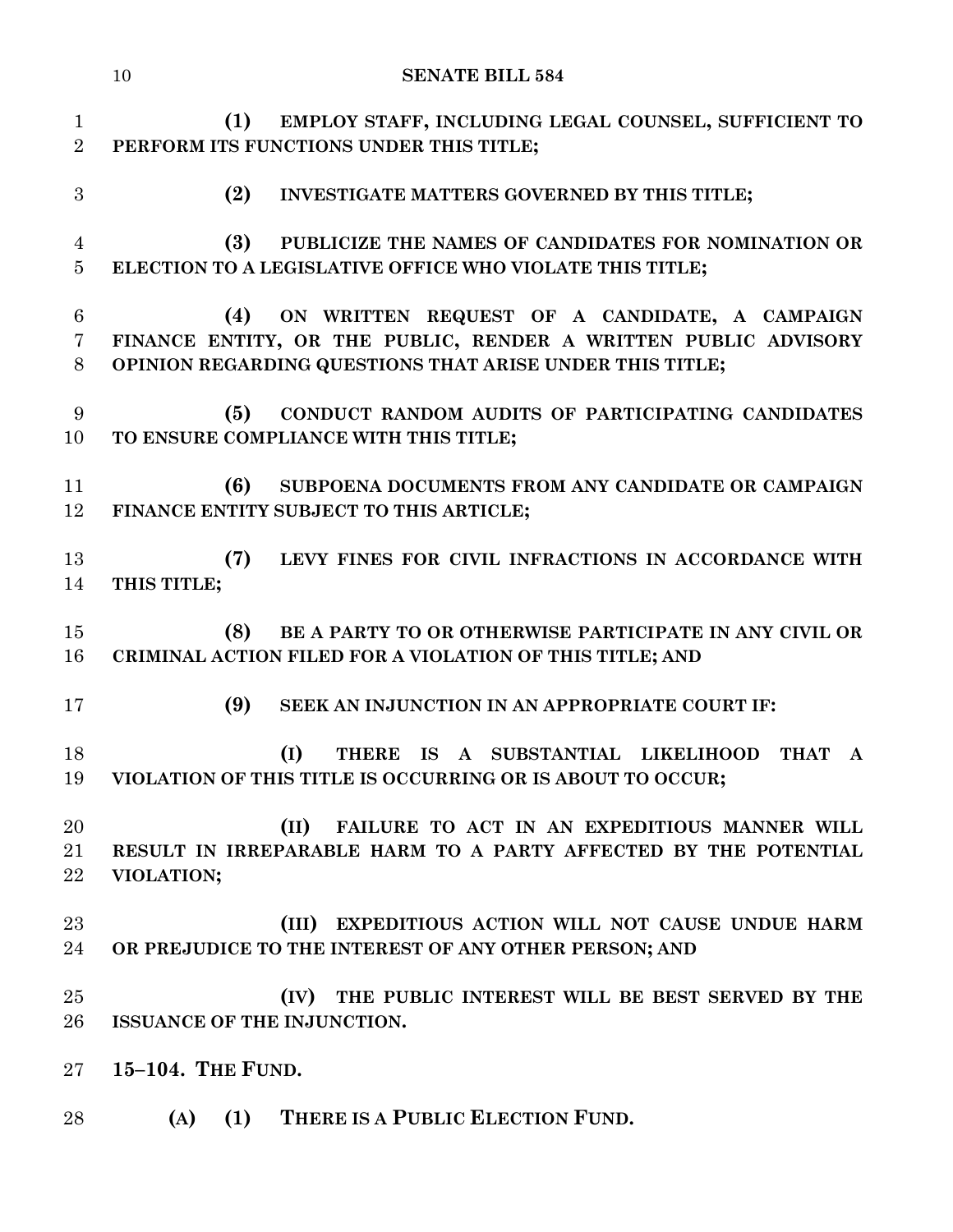**(2) THE FUND IS A SPECIAL, NONLAPSING FUND THAT IS NOT SUBJECT TO § 7–302 OF THE STATE FINANCE AND PROCUREMENT ARTICLE. (3) THE FUND SHALL BE USED TO: (I) PROVIDE, BEGINNING WITH THE ELECTION CYCLE THAT BEGAN ON JANUARY 1, 2011, PUBLIC FINANCING FOR THE ELECTION CAMPAIGNS OF PARTICIPATING CANDIDATES IN A PRIMARY ELECTION OR GENERAL ELECTION; AND (II) PAY FOR THE ADMINISTRATIVE AND ENFORCEMENT COSTS OF THE STATE BOARD RELATED TO THIS TITLE. (4) THE COMPTROLLER SHALL: (I) ADMINISTER THE FUND IN ACCORDANCE WITH THE PROVISIONS OF THIS TITLE; AND (II) CREDIT TO THE FUND ALL MONEY COLLECTED IN ACCORDANCE WITH THIS TITLE. (B) TO SUPPORT A PILOT PROGRAM FOR THE ELECTION CYCLE THAT BEGAN ON JANUARY 1, 2011, AND ENDS ON DECEMBER 31, 2014, THE FUND SHALL CONSIST OF THE FOLLOWING MONEY: (1) UNSPENT SEED MONEY COLLECTED BY CANDIDATES WHO FAIL TO QUALIFY FOR PUBLIC FINANCING UNDER THIS TITLE; (2) EXCESS SEED MONEY COLLECTED BY ANY CANDIDATE WHO SEEKS TO BECOME CERTIFIED AS A PARTICIPATING CANDIDATE, REGARDLESS OF WHETHER THE CANDIDATE BECOMES CERTIFIED; (3) QUALIFYING CONTRIBUTIONS REQUIRED OF A CANDIDATE WHO SEEKS TO BECOME CERTIFIED AS A PARTICIPATING CANDIDATE, INCLUDING QUALIFYING CONTRIBUTIONS IN EXCESS OF THE AMOUNT PRESCRIBED UNDER § 15–106 OF THIS TITLE THAT ARE RAISED BY THE CANDIDATE; (4) UNSPENT MONEY THAT: (I) IS DISTRIBUTED TO A PARTICIPATING CANDIDATE WHO DOES NOT REMAIN A CANDIDATE UNTIL THE PRIMARY OR GENERAL ELECTION FOR WHICH THE MONEY WAS DISBURSED; OR**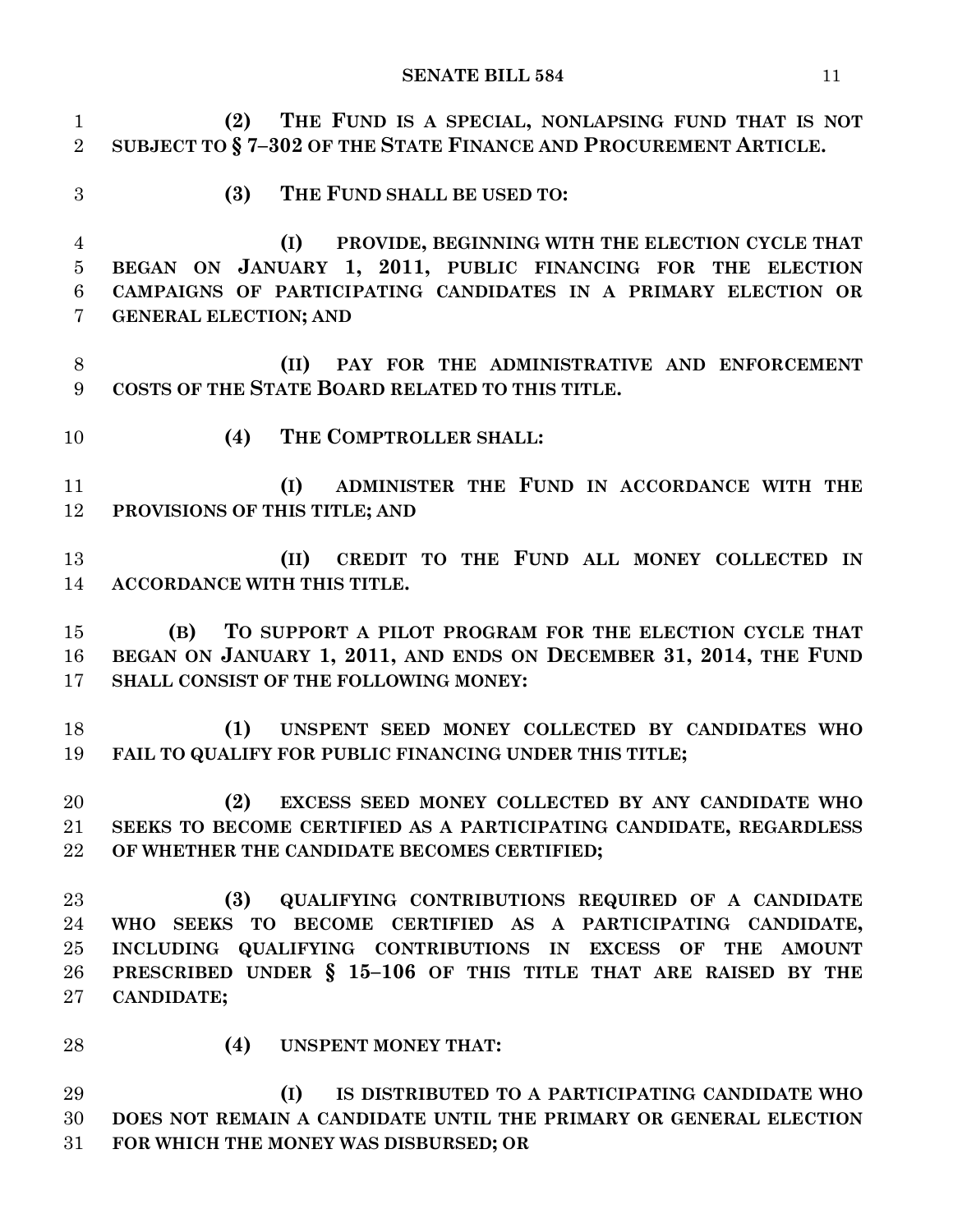**(II) IS RETAINED BY A PARTICIPATING CANDIDATE AFTER THE PRIMARY OR GENERAL ELECTION FOR WHICH THE MONEY WAS DISBURSED; (5) FINES LEVIED BY THE STATE BOARD AGAINST CANDIDATES FOR VIOLATIONS OF THE ELECTION LAW; (6) VOLUNTARY DONATIONS MADE DIRECTLY TO THE FUND; (7) INTEREST GENERATED BY THE FUND; (8) THE BALANCE OF THE MONEY ON JULY 1, 2013, AS CERTIFIED BY THE COMPTROLLER, THAT WAS TRANSFERRED FROM THE FAIR CAMPAIGN FINANCING FUND FOR GUBERNATORIAL CANDIDATES ON ITS TERMINATION ON JULY 1, 2013, AND PRESERVED AND MAINTAINED BY THE COMPTROLLER FOR THE PURPOSES OF THE PUBLIC ELECTION FUND; AND (9) ANY MONEY PROVIDED IN THE ANNUAL STATE BUDGET FOR THE PURPOSES OF THIS TITLE. (C) FOR THE ELECTION CYCLE THAT BEGINS ON JANUARY 1, 2015, AND EACH ELECTION CYCLE THEREAFTER, FUNDS FOR THE PUBLIC FUNDING AND SMALL DONOR ACT FOR GENERAL ASSEMBLY ELECTIONS SHALL BE AS PROVIDED IN THE STATE BUDGET. 15–105. SEED MONEY; PUBLICLY FUNDED CAMPAIGN ACCOUNT REQUIRED. (A) A CANDIDATE WHO SEEKS TO QUALIFY FOR PUBLIC FINANCING UNDER THIS TITLE SHALL: (1) FILE NOTICE OF THE CANDIDATE'S INTENT WITH THE STATE BOARD NO LATER THAN FEBRUARY 15 OF THE YEAR OF THE ELECTION ON THE FORM PRESCRIBED BY THE STATE BOARD; AND (2) IN CONJUNCTION WITH THE STATE BOARD AND BEFORE RAISING SEED MONEY OR ANY OTHER CONTRIBUTION GOVERNED BY THIS TITLE, ESTABLISH A PUBLICLY FUNDED CAMPAIGN ACCOUNT FOR THE CANDIDATE FOR THE PURPOSE OF RECEIVING CONTRIBUTIONS AND MAKING EXPENDITURES IN ACCORDANCE WITH THE REQUIREMENTS OF THIS ARTICLE. (B) A CANDIDATE WHO SEEKS TO QUALIFY FOR PUBLIC FINANCING UNDER THIS TITLE MAY ACCEPT SEED MONEY ONLY AS SPECIFIED IN THIS SECTION, INCLUDING:**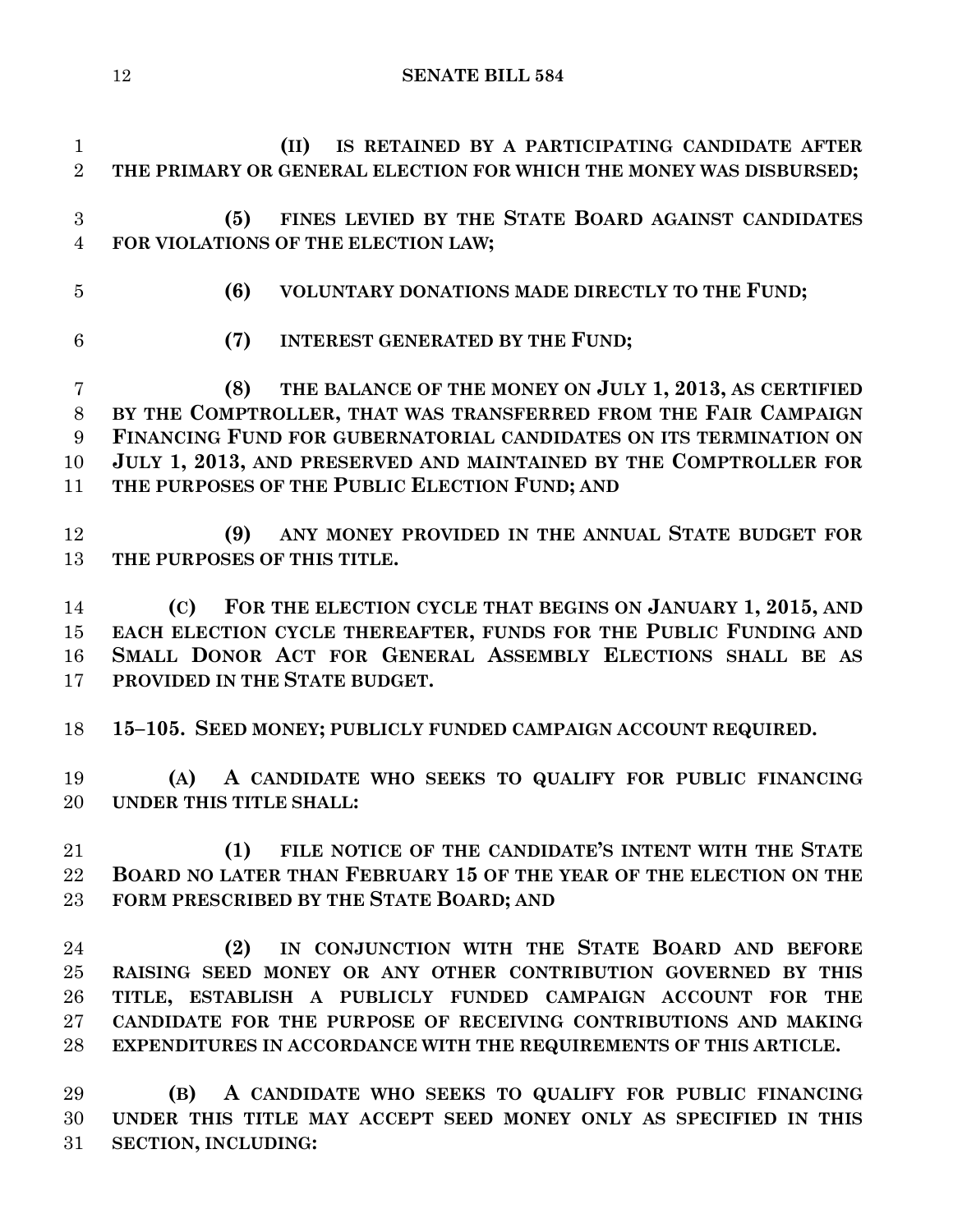**(1) AGGREGATE SEED MONEY OF NO MORE THAN: (I) \$3,500 FOR A CANDIDATE FOR ELECTION TO THE SENATE OF MARYLAND; OR (II) \$3,500 FOR A CANDIDATE FOR ELECTION TO THE HOUSE OF DELEGATES; AND (2) PERSONAL CONTRIBUTIONS FROM THE CANDIDATE AND FROM THE CANDIDATE'S SPOUSE OF NO MORE THAN \$500 EACH, WHETHER CONTRIBUTED AS SEED MONEY OR AS A QUALIFYING CONTRIBUTION. (C) A CANDIDATE SHALL REMIT TO THE FUND ANY SEED MONEY RAISED BY THE CANDIDATE IN EXCESS OF: (1) \$3,500, IF A CANDIDATE FOR THE SENATE OF MARYLAND; OR (2) \$3,500, IF A CANDIDATE FOR THE HOUSE OF DELEGATES. (D) A CANDIDATE WHO SEEKS TO BECOME A PARTICIPATING CANDIDATE FOR ELECTION TO THE GENERAL ASSEMBLY MAY SPEND SEED MONEY, TO THE LIMIT ALLOWED UNDER THIS SECTION, DURING THE QUALIFYING CONTRIBUTIONS PERIOD. 15–106. QUALIFYING CONTRIBUTIONS FOR GENERAL ASSEMBLY CANDIDATES. (A) TO QUALIFY AS A PARTICIPATING CANDIDATE AND BE ELIGIBLE FOR A PUBLIC CONTRIBUTION FROM THE FUND: (1) A CANDIDATE FOR ELECTION TO THE SENATE OF MARYLAND THEN SHALL COLLECT AT LEAST 350 QUALIFYING CONTRIBUTIONS. (2) A CANDIDATE FOR ELECTION TO THE HOUSE OF DELEGATES THEN SHALL COLLECT AT LEAST 350 QUALIFYING CONTRIBUTIONS. (B) THE STATE BOARD SHALL ADOPT REGULATIONS THAT: (1) SPECIFY HOW AND WHEN QUALIFYING CONTRIBUTIONS MUST BE SUBMITTED TO THE STATE BOARD; AND (2) ALLOW FOR ANY CONTRIBUTION OR QUALIFYING CONTRIBUTION UNDER THIS SECTION TO BE MADE THROUGH THE INTERNET.**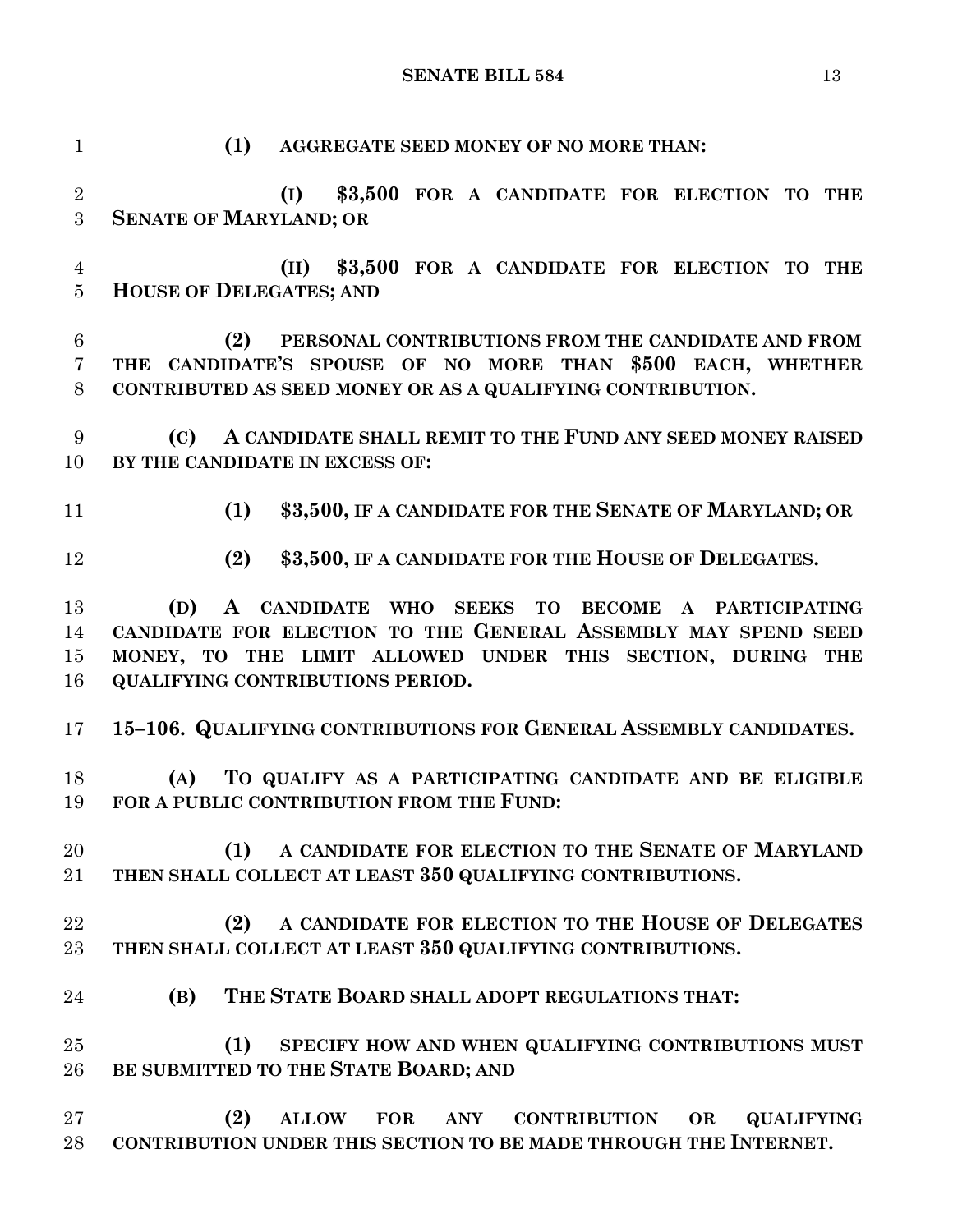**(C) A CANDIDATE WHO SEEKS TO BECOME A PARTICIPATING CANDIDATE SHALL DEPOSIT ALL QUALIFYING CONTRIBUTIONS RECEIVED IN THE CANDIDATE'S PUBLICLY FUNDED CAMPAIGN ACCOUNT AND THEREAFTER DELIVER THE AMOUNT RECEIVED TO THE STATE BOARD FOR DEPOSIT IN THE FUND.**

 **(D) A CONTRIBUTOR MAY MAKE A QUALIFYING CONTRIBUTION FOR A CANDIDATE BY CASH, CHECK, OR MONEY ORDER MADE PAYABLE TO THE FUND OR THROUGH THE INTERNET IN ACCORDANCE WITH THE REGULATIONS OF THE STATE BOARD.**

 **(E) A CANDIDATE SHALL INCLUDE WITH EACH QUALIFYING CONTRIBUTION THAT THE CANDIDATE SUBMITS TO THE STATE BOARD FOR DEPOSIT IN THE FUND A RECEIPT THAT INCLUDES:**

- 
- **(1) THE PRINTED NAME OF THE CONTRIBUTOR;**
- 
- **(2) THE ADDRESS OF THE CONTRIBUTOR; AND**

 **(3) A SIGNED STATEMENT BY WHICH THE CONTRIBUTOR ATTESTS THAT THE CONTRIBUTOR UNDERSTANDS THE PURPOSE OF THE CONTRIBUTION AND THAT THE CONTRIBUTION WAS MADE WITHOUT COERCION OR REIMBURSEMENT.**

 **(F) A CANDIDATE MAY COLLECT QUALIFYING CONTRIBUTIONS ONLY DURING THE PERIOD THAT:**

 **(1) BEGINS ON SEPTEMBER 1 IN THE YEAR PRECEDING THE PRIMARY ELECTION FOR THE OFFICE THE CANDIDATE SEEKS; AND**

 **(2) ENDS ON THE DAY THAT IS 45 DAYS BEFORE THE DATE OF THE PRIMARY ELECTION FOR THE OFFICE THAT THE CANDIDATE SEEKS.**

- **(G) A CANDIDATE MAY NOT ACCEPT A CONTRIBUTION FROM:**
- **(1) A BUSINESS ENTITY;**
- **(2) A POLITICAL PARTY;**
- **(3) A REGULATED LOBBYIST;**
- **(4) THE CAMPAIGN FINANCE ENTITY OF A CANDIDATE;**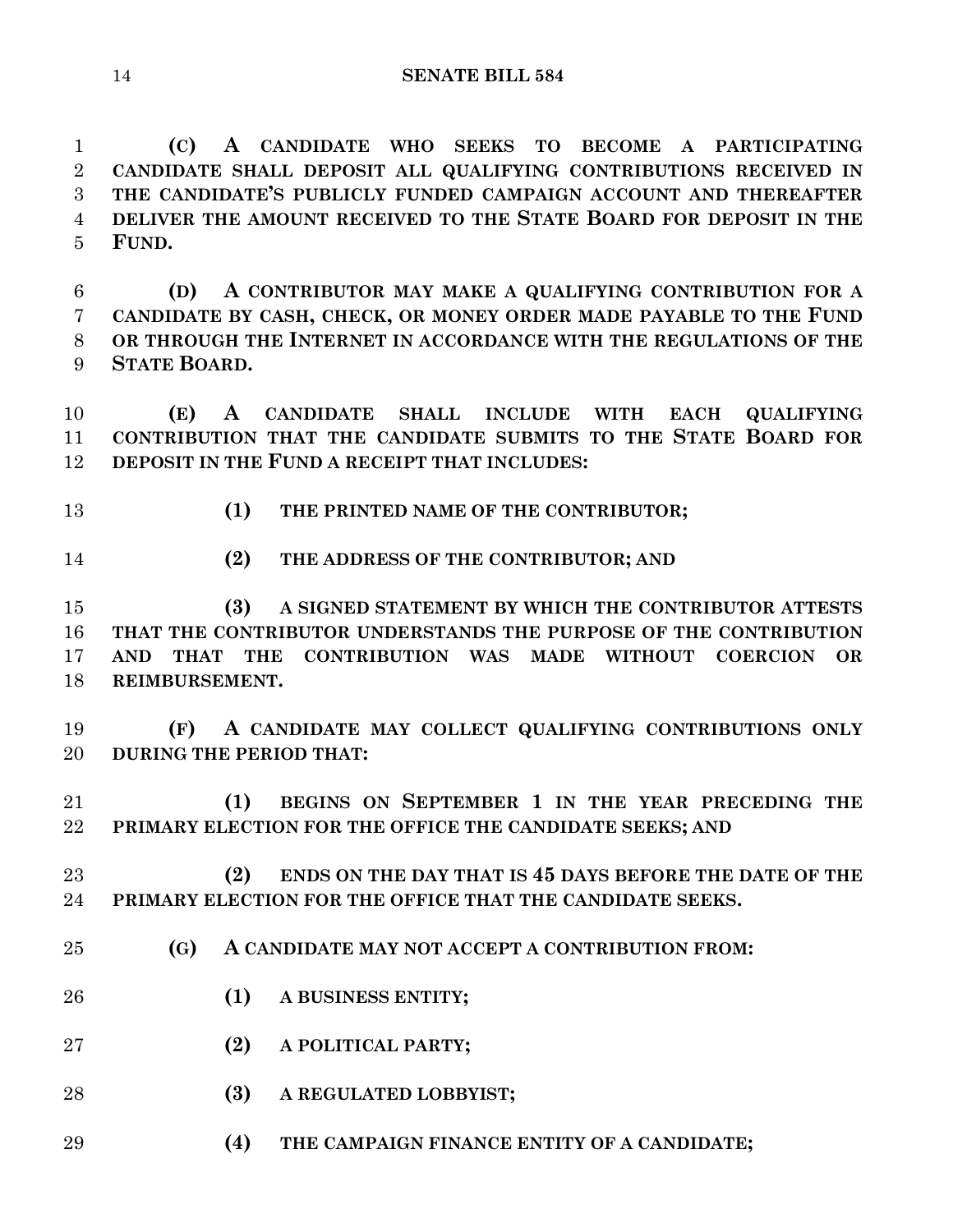**(5) A POLITICAL ACTION COMMITTEE; OR (6) ANY OTHER POLITICAL COMMITTEE. (H) A CANDIDATE WHO IS AN INCUMBENT MEMBER OF THE GENERAL ASSEMBLY WHO SEEKS TO QUALIFY FOR PUBLIC FINANCING UNDER THIS TITLE IS BOUND BY THE FUND–RAISING RESTRICTIONS SPECIFIED UNDER § 13–235 OF THIS ARTICLE. (I) A CANDIDATE SHALL SATISFY ANY OTHER CONDITIONS GOVERNING QUALIFYING CONTRIBUTIONS PRESCRIBED UNDER REGULATIONS ADOPTED BY THE STATE BOARD. 15–107. QUALIFICATION OF CANDIDATE – DETERMINATION BY STATE BOARD. (A) THE STATE BOARD SHALL REVIEW AND MAKE A DETERMINATION WHETHER TO CERTIFY A CANDIDATE AS A PARTICIPATING CANDIDATE NO LATER THAN 15 DAYS AFTER RECEIPT OF THE FOLLOWING INFORMATION FROM THE CANDIDATE: (1) A DECLARATION THAT THE CANDIDATE WILL ABIDE BY THE REGULATIONS AND POLICIES PRESCRIBED BY THE STATE BOARD; AND (2) A CAMPAIGN FINANCE REPORT THAT STATES, IN ADDITION TO THE LIST OF QUALIFYING CONTRIBUTIONS REQUIRED UNDER § 15–106 OF THIS TITLE: (I) ALL EXPENDITURES MADE BY THE CANDIDATE DURING THE CAMPAIGN; AND (II) ALL RECEIPTS ASSOCIATED WITH THOSE CONTRIBUTIONS AND EXPENDITURES. (B) A CANDIDATE CERTIFIED BY THE STATE BOARD AS A PARTICIPATING CANDIDATE SHALL RECEIVE THE PUBLIC CONTRIBUTION SPECIFIED UNDER THIS TITLE FOR THAT LEGISLATIVE OFFICE. (C) FOR ANY ELECTION, A CANDIDATE MAY SUBMIT AN APPLICATION TO THE STATE BOARD TO QUALIFY FOR PUBLIC FINANCING UNDER THIS TITLE** 

**ONLY ONCE.**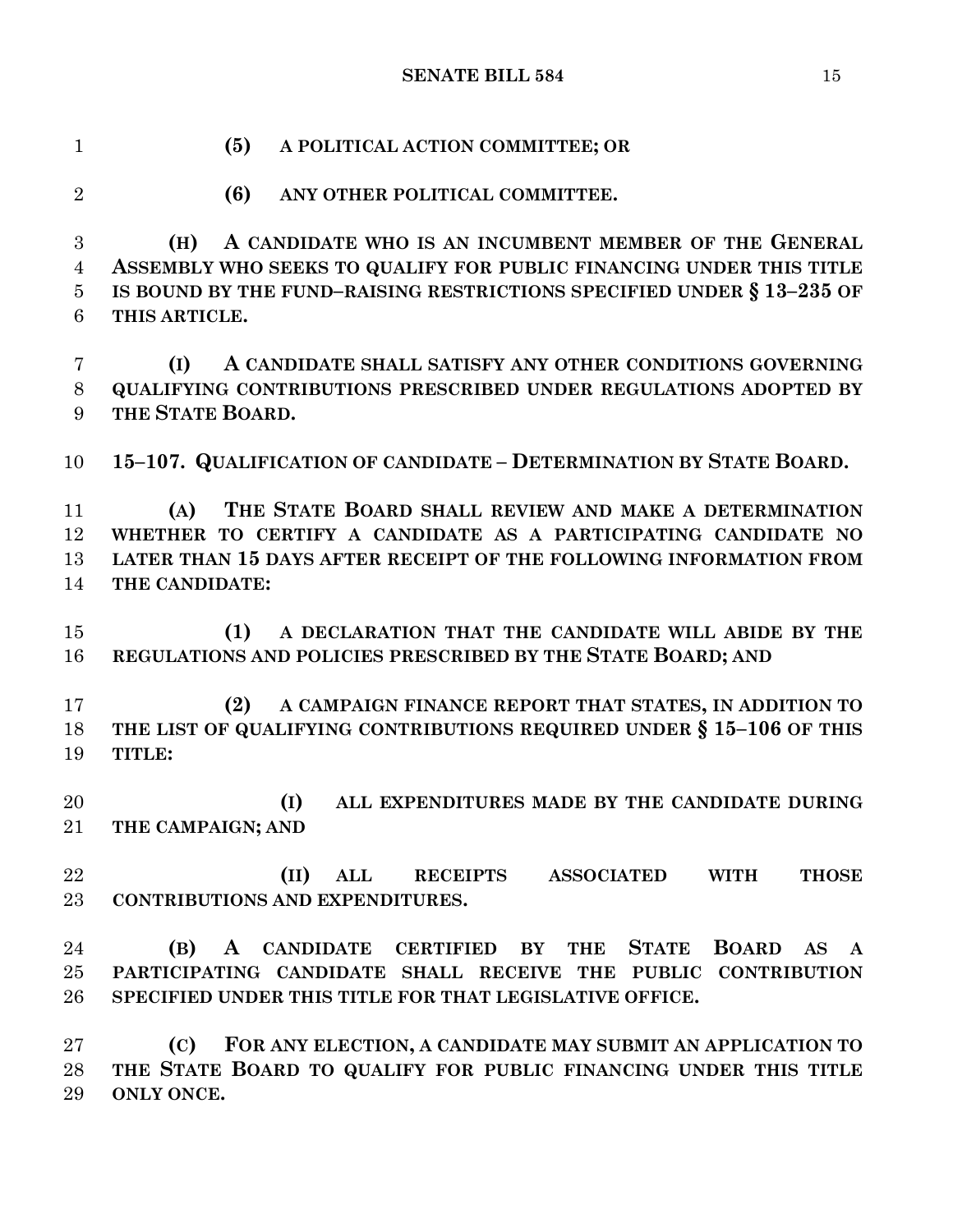**(D) A DETERMINATION BY THE STATE BOARD AS TO WHETHER A CANDIDATE IS ELIGIBLE FOR PUBLIC FINANCING:**

- **(1) IS FINAL; AND**
- **(2) IS NOT SUBJECT TO JUDICIAL REVIEW.**

 **15–108. DISTRIBUTION TO PARTICIPATING CANDIDATE'S PUBLICLY FUNDED CAMPAIGN ACCOUNT.**

 **(A) AFTER THE STATE BOARD DETERMINES THAT A CANDIDATE HAS SATISFIED THE REQUIREMENTS TO BECOME A PARTICIPATING CANDIDATE, THE STATE BOARD SHALL AUTHORIZE THE DISBURSEMENT OF A PUBLIC CONTRIBUTION FROM THE FUND TO THE PUBLICLY FUNDED CAMPAIGN ACCOUNT FOR THAT PARTICIPATING CANDIDATE IN ACCORDANCE WITH THE REQUIREMENTS OF THIS TITLE.**

 **(B) EXCEPT AS PROVIDED IN SUBSECTION (C) OF THIS SECTION, A PARTICIPATING CANDIDATE, OR A PERSON ACTING ON BEHALF OF THE PARTICIPATING CANDIDATE, MAY NOT MAKE A CAMPAIGN EXPENDITURE FOR THE CANDIDATE OTHER THAN FROM THE CANDIDATE'S PUBLICLY FUNDED CAMPAIGN ACCOUNT.**

 **(C) A PARTICIPATING CANDIDATE MAY MAINTAIN A PETTY CASH FUND IN ACCORDANCE WITH § 13–220(C) OF THIS ARTICLE.**

 **(D) (1) A PARTICIPATING CANDIDATE AND THE CAMPAIGN FINANCE ENTITY FOR THE PARTICIPATING CANDIDATE MAY USE THE PUBLICLY FUNDED CAMPAIGN ACCOUNT ONLY IN ACCORDANCE WITH THIS ARTICLE.**

 **(2) THE STATE BOARD MAY GAIN ACCESS AT ANY TIME TO THE RECORDS AND TRANSACTIONS OF A PARTICIPATING CANDIDATE'S PUBLICLY FUNDED CAMPAIGN ACCOUNT.**

 **(3) IN ACCORDANCE WITH THE STATE BOARD REGULATIONS AND GUIDELINES, THE STATE BOARD MAY TERMINATE A PARTICIPATING CANDIDATE'S PUBLICLY FUNDED CAMPAIGN ACCOUNT.**

**15–109. PARTICIPATING CANDIDATE – JOINING A SLATE PROHIBITED.**

 **A PARTICIPATING CANDIDATE MAY NOT BE A MEMBER OF A SLATE IN ANY ELECTION IN WHICH THE CANDIDATE IS GOVERNED BY THIS TITLE.**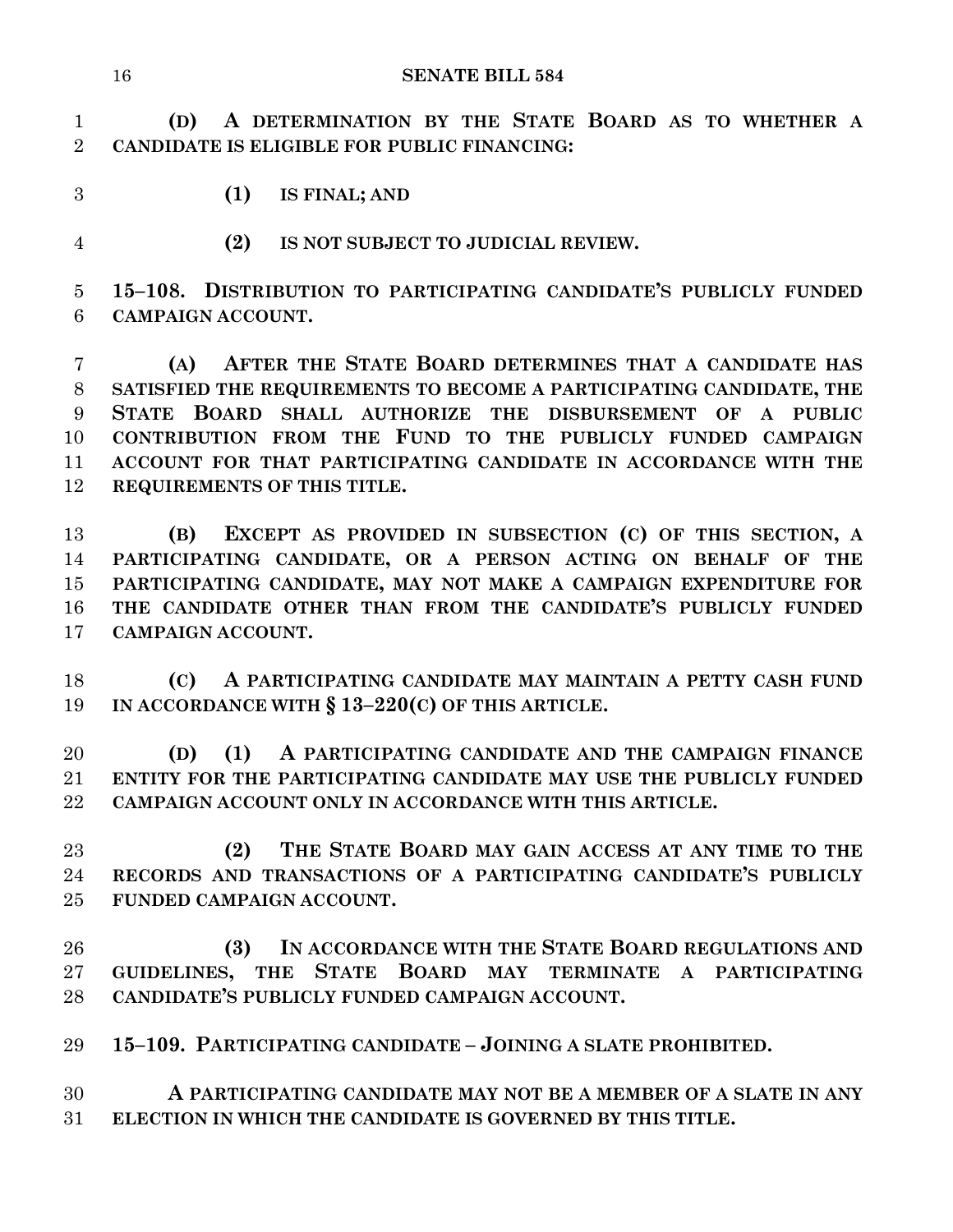**15–110. EXPENDITURE LIMITS FOR PARTICIPATING CANDIDATES TO THE GENERAL ASSEMBLY.** 

 **(A) IN THIS SECTION, AN "UNCONTESTED" ELECTION MEANS AN ELECTION IN WHICH:** 

 **(1) ONLY ONE CANDIDATE QUALIFIES TO RUN FOR NOMINATION FOR OR ELECTION TO AN OFFICE; OR** 

 **(2) THE NUMBER OF CANDIDATES WHO QUALIFY TO RUN FOR NOMINATION FOR OR ELECTION TO AN OFFICE OR MULTIPLE OFFICES OF THE SAME CATEGORY EQUALS THE NUMBER OF CANDIDATES.** 

 **(B) A PARTICIPATING CANDIDATE FOR ELECTION TO THE SENATE OF MARYLAND MAY NOT EXPEND FOR CAMPAIGN PURPOSES AN AMOUNT IN EXCESS OF THE LIMITS SPECIFIED IN THIS SUBSECTION.** 

| 13 |                         | <b>PRIMARY</b> | GENERAL  | <b>TOTAL</b> |
|----|-------------------------|----------------|----------|--------------|
| 14 | <b>CONTESTED SENATE</b> | \$50,000       | \$50,000 | \$100,000    |
| 15 | UNCONTESTED SENATE      | 8,000          | 4,000    | 12,000       |

 **(C) A PARTICIPATING CANDIDATE FOR ELECTION TO THE HOUSE OF DELEGATES MAY NOT EXPEND FOR CAMPAIGN PURPOSES AN AMOUNT IN EXCESS OF THE LIMITS SPECIFIED IN THIS SUBSECTION.** 

| 19                   |                                                                               | <b>PRIMARY</b>               | <b>GENERAL</b>               | <b>TOTAL</b>                  |
|----------------------|-------------------------------------------------------------------------------|------------------------------|------------------------------|-------------------------------|
| 20<br>21<br>22<br>23 | <b>CONTESTED HOUSE</b><br>(THREE MEMBER)<br>(TWO MEMBER)<br>(SINGLE MEMBER)   | \$50,000<br>35,000<br>20,000 | \$50,000<br>35,000<br>20,000 | \$100,000<br>70,000<br>40,000 |
| 24<br>25<br>26<br>27 | <b>UNCONTESTED HOUSE</b><br>(THREE MEMBER)<br>(TWO MEMBER)<br>(SINGLE MEMBER) | \$8,000<br>6,000<br>5,000    | \$4,000<br>3,500<br>3,000    | \$12,000<br>9,500<br>8,000    |

 **(D) (1) THIS SUBSECTION APPLIES TO A PARTICIPATING CANDIDATE FOR ELECTION TO THE SENATE OF MARYLAND OR TO THE HOUSE OF DELEGATES WHO IS ENGAGED IN:** 

 **(I) A CONTESTED PRIMARY ELECTION AND A CONTESTED GENERAL ELECTION; OR**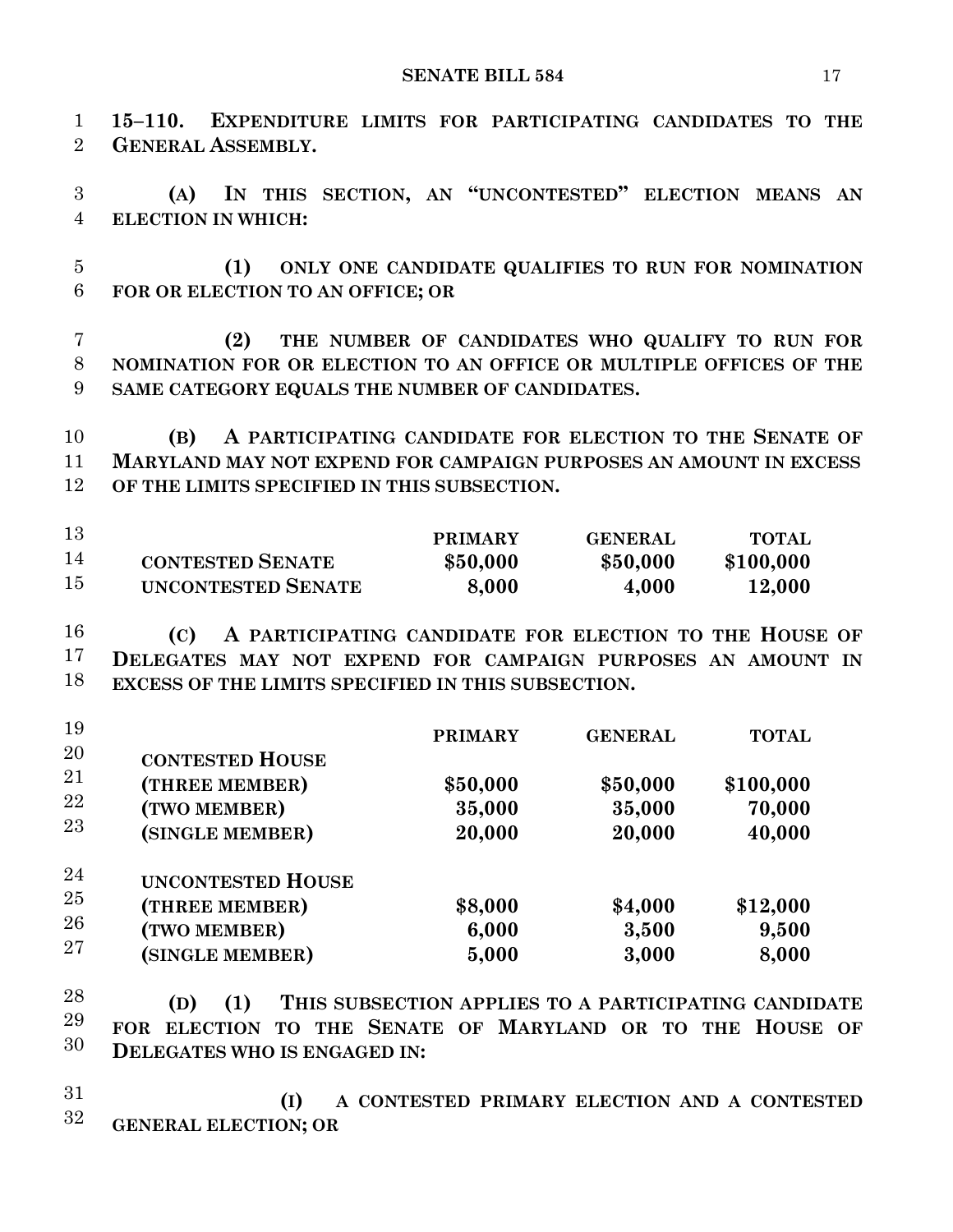**(II) AN UNCONTESTED PRIMARY ELECTION.**

 **(2) A PARTICIPATING CANDIDATE WHO IS INVOLVED IN A CONTESTED PRIMARY ELECTION AND IN A CONTESTED GENERAL ELECTION MAY CHOOSE AN ALTERNATIVE APPORTIONMENT OF THE EXPENDITURE LIMIT ESTABLISHED FOR THAT CANDIDATE UNDER THIS SECTION SO THAT:**

 **(I) FOR THE PRIMARY ELECTION, THE CANDIDATE MAY RECEIVE A PUBLIC CONTRIBUTION OF AND EXPEND AN AMOUNT THAT DOES NOT EXCEED 70% OF THE COMBINED EXPENDITURE LIMIT ESTABLISHED FOR THAT CANDIDATE FOR THE PRIMARY ELECTION AND FOR THE GENERAL ELECTION; AND**

 **(II) SUBJECT TO PARAGRAPH (1) OF THIS SUBSECTION, FOR THE GENERAL ELECTION THE CANDIDATE MAY RECEIVE A PUBLIC CONTRIBUTION OF AND EXPEND THE BALANCE OF THE COMBINED EXPENDITURE LIMIT AUTHORIZED FOR THAT CANDIDATE FOR THE PRIMARY ELECTION AND FOR THE GENERAL ELECTION.**

 **(3) A PARTICIPATING CANDIDATE INVOLVED IN AN UNCONTESTED PRIMARY ELECTION MAY CHOOSE AN ALTERNATIVE APPORTIONMENT OF THE EXPENDITURE LIMIT ESTABLISHED FOR THAT CANDIDATE UNDER THIS SECTION SO THAT FOR THE GENERAL ELECTION THE CANDIDATE MAY RECEIVE NO MORE THAN 70% OF THE COMBINED EXPENDITURE LIMIT ESTABLISHED FOR THAT CANDIDATE FOR THE PRIMARY ELECTION AND FOR THE GENERAL ELECTION.**

 **(4) A PARTICIPATING CANDIDATE INVOLVED IN A CONTESTED PRIMARY ELECTION WHO CHOOSES AN ALTERNATIVE APPORTIONMENT OF THE EXPENDITURE LIMIT ESTABLISHED FOR THAT CANDIDATE SO THAT FOR THE PRIMARY ELECTION THE CANDIDATE RECEIVES MORE THAN 50% OF THE COMBINED EXPENDITURE LIMIT ESTABLISHED FOR THE CANDIDATE FOR THE PRIMARY ELECTION AND FOR THE GENERAL ELECTION IS NOT ELIGIBLE TO RECEIVE ANY FURTHER PUBLIC CONTRIBUTION UNDER THIS SECTION IF THE CANDIDATE THEREAFTER IS ENGAGED IN AN UNCONTESTED GENERAL ELECTION.**

**15–111. DISBURSEMENTS BY THE COMPTROLLER.**

 **(A) (1) (I) BEGINNING ON MARCH 1 OF THE YEAR OF THE ELECTION, THE STATE BOARD SHALL AUTHORIZE THE COMPTROLLER TO MAKE A DISBURSEMENT FROM THE FUND TO EACH PARTICIPATING CANDIDATE WHOM**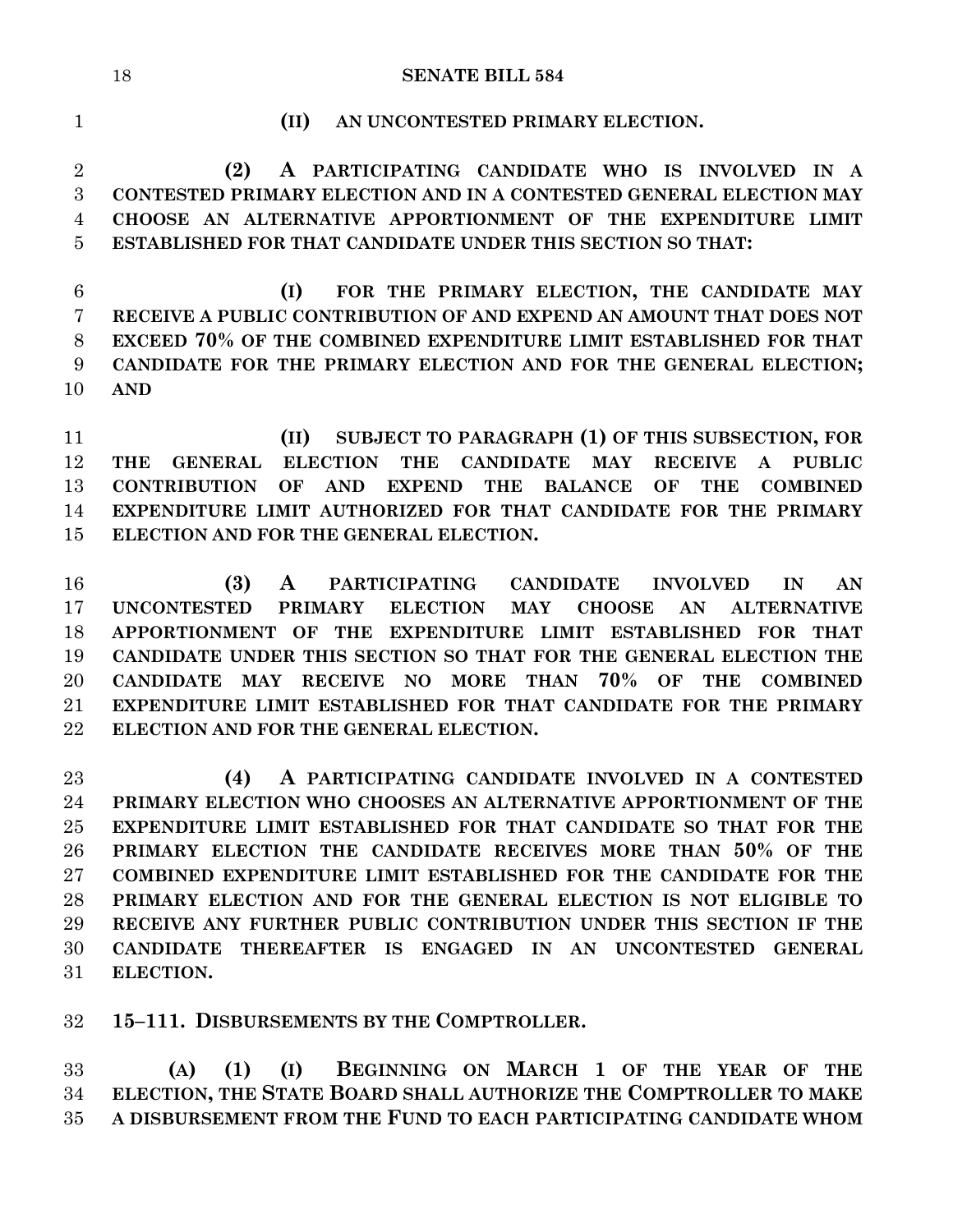**THE STATE BOARD AS OF THAT DATE HAS CERTIFIED TO RECEIVE A PUBLIC CONTRIBUTION FOR THE PRIMARY ELECTION.**

 **(II) BEFORE THE FILING DEADLINE FOR THE PRIMARY ELECTION FOR CANDIDATES FOR THE GENERAL ASSEMBLY, THE COMPTROLLER MAY NOT MAKE AGGREGATE DISBURSEMENTS TO A PARTICIPATING CANDIDATE THAT EXCEED 15% OF THE EXPENDITURE LIMIT SPECIFIED FOR THAT CANDIDATE FOR THE PRIMARY ELECTION.**

 **(2) DURING THE PERIOD FROM MARCH 1 OF THE YEAR OF THE ELECTION UNTIL THE FILING DEADLINE FOR CANDIDATES FOR ELECTION TO THE GENERAL ASSEMBLY, IF A PARTICIPATING CANDIDATE WHO WAS UNOPPOSED IS LATER OPPOSED, IN ACCORDANCE WITH § 15–110 OF THIS TITLE, THE STATE BOARD PROMPTLY SHALL AUTHORIZE THE COMPTROLLER TO MAKE A DISTRIBUTION FROM THE FUND TO THE NOW OPPOSED PARTICIPATING CANDIDATE.**

 **(3) A PARTICIPATING CANDIDATE MAY USE THE PUBLIC CONTRIBUTION DISBURSED UNDER THIS SUBSECTION ONLY FOR EXPENSES INCURRED FOR THE PRIMARY ELECTION.**

 **(4) THE STATE BOARD MAY DIRECT THE COMPTROLLER TO DISBURSE A PUBLIC CONTRIBUTION TO A PARTICIPATING CANDIDATE FOR THE PRIMARY ELECTION UNTIL 45 DAYS BEFORE THE DATE OF THE PRIMARY ELECTION.**

 **(5) WITHIN 15 DAYS AFTER THE PRIMARY ELECTION, A PARTICIPATING CANDIDATE SHALL RETURN TO THE STATE BOARD ANY PART OF THE PUBLIC CONTRIBUTION THAT THE CANDIDATE DID NOT SPEND FOR THE PRIMARY ELECTION.**

 **(B) (1) WITHIN 72 HOURS AFTER THE STATE BOARD CERTIFIES THE RESULTS OF THE PRIMARY ELECTION, THE STATE BOARD SHALL DIRECT THE COMPTROLLER TO DISBURSE A PUBLIC CONTRIBUTION TO EACH PARTICIPATING CANDIDATE WHO HAS BEEN CERTIFIED BY THE STATE BOARD TO RECEIVE A PUBLIC CONTRIBUTION FOR THE GENERAL ELECTION.**

 **(2) WITHIN 45 DAYS AFTER THE GENERAL ELECTION, A PARTICIPATING CANDIDATE SHALL RETURN TO THE STATE BOARD ANY PART OF THE PUBLIC CONTRIBUTION THAT THE CANDIDATE DID NOT SPEND FOR THE GENERAL ELECTION.**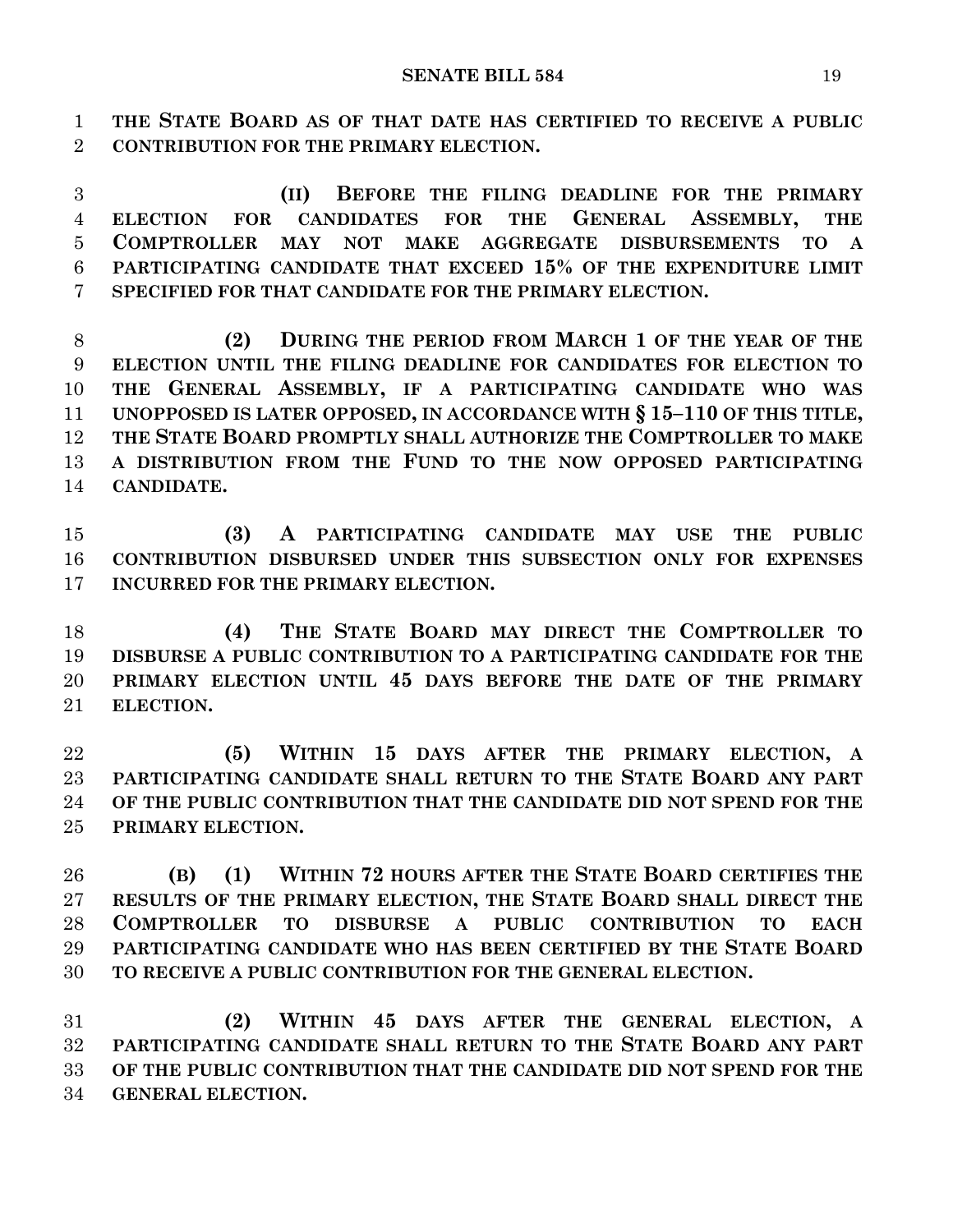**(C) A PARTICIPATING CANDIDATE NOMINATED BY PETITION IS ELIGIBLE TO RECEIVE A PUBLIC CONTRIBUTION FROM THE FUND FOR THE GENERAL ELECTION AFTER MARCH 1 OF THE YEAR OF THE ELECTION IF:**

 **(1) THE CANDIDATE'S NOMINATION HAS BEEN CERTIFIED BY THE STATE BOARD; AND**

 **(2) THE CANDIDATE DOES NOT PARTICIPATE IN A PRIMARY ELECTION.**

 **(D) THE COMPTROLLER SHALL DEPOSIT A PUBLIC CONTRIBUTION IN THE PUBLICLY FUNDED CAMPAIGN ACCOUNT OF A PARTICIPATING CANDIDATE NO LATER THAN 5 DAYS AFTER THE STATE BOARD DIRECTS THAT THE DISBURSEMENT BE MADE.**

 **15–112. PARTICIPATING CANDIDATE – SUPPLEMENTAL PRIVATE CONTRIBUTIONS.**

 **(A) IN ADDITION TO THE PUBLIC CONTRIBUTION AUTHORIZED UNDER THIS TITLE, A PARTICIPATING CANDIDATE MAY RAISE SUPPLEMENTAL PRIVATE CONTRIBUTIONS IF THE PARTICIPATING CANDIDATE IS OPPOSED BY A NONPARTICIPATING CANDIDATE IN A PRIMARY ELECTION OR IN A GENERAL ELECTION.**

 **(B) (1) THE AGGREGATE AMOUNT OF ALL SUPPLEMENTAL PRIVATE CONTRIBUTIONS THAT A PARTICIPATING CANDIDATE MAY RAISE UNDER THIS SECTION MAY NOT EXCEED \$10,000.**

 **(2) THE AGGREGATE AMOUNT OF THE SUPPLEMENTAL PRIVATE CONTRIBUTIONS RECEIVED FROM A CONTRIBUTOR MAY NOT EXCEED \$100.**

 **15–113. EXPENDITURES BY NONPARTICIPATING CANDIDATE IN EXCESS OF EXPENDITURE LIMIT FOR PARTICIPATING CANDIDATE.**

 **(A) (1) IF A NONPARTICIPATING CANDIDATE MAKES EXPENDITURES THAT EXCEED THE EXPENDITURE LIMIT ESTABLISHED FOR A PARTICIPATING CANDIDATE FOR THAT OFFICE, THE NONPARTICIPATING CANDIDATE THEREAFTER SHALL FILE A BIWEEKLY CAMPAIGN FINANCE REPORT OF ALL OF THE CANDIDATE'S EXPENDITURES THROUGH AND INCLUDING THE WEEK AFTER THE ELECTION.**

 **(2) IN ADDITION TO THE REQUIREMENTS OF PARAGRAPH (1) OF THIS SUBSECTION, DURING THE 30 DAYS PRECEDING AN ELECTION, A**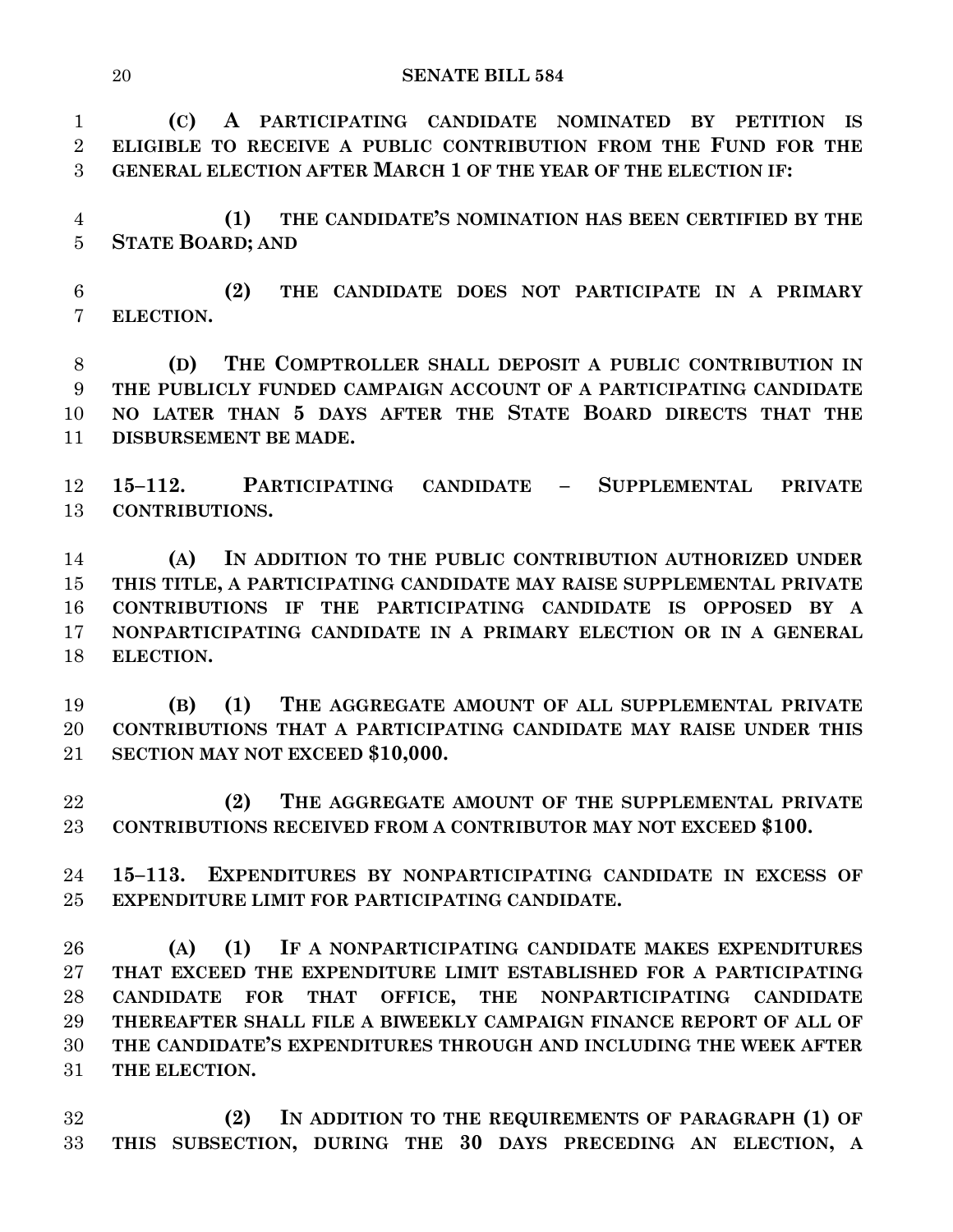**NONPARTICIPATING CANDIDATE SHALL NOTIFY THE STATE BOARD WITHIN 48 HOURS OF EACH EXPENDITURE OVER \$500 THAT THE CANDIDATE MAKES OR BECOMES OBLIGATED TO MAKE.**

 **(B) IN ACCORDANCE WITH REGULATIONS OR WRITTEN GUIDELINES THAT THE STATE BOARD ADOPTS, THE STATE BOARD MAY MAKE AN INDEPENDENT DETERMINATION WHETHER A NONPARTICIPATING CANDIDATE HAS MADE AN EXPENDITURE THAT IS SUBJECT TO THIS SECTION.**

 **15–114. PARTICIPATING CANDIDATE WHO OPTS OUT – RETURN OF PUBLIC MONEY AND PENALTY.**

 **AFTER BEING CERTIFIED AS A PARTICIPATING CANDIDATE BY THE STATE BOARD, IF THE CANDIDATE ELECTS TO OPT OUT OF THE SYSTEM OF PUBLIC FINANCING OF ELECTIONS ESTABLISHED UNDER THIS TITLE, THE CANDIDATE SHALL:**

 **(1) FILE A STATEMENT OF WITHDRAWAL WITH THE STATE BOARD ON THE FORM PRESCRIBED BY THE STATE BOARD; AND**

 **(2) WITHIN 5 BUSINESS DAYS AFTER FILING THE STATEMENT OF WITHDRAWAL, REPAY TO THE STATE BOARD FOR REDEPOSIT IN THE FUND THE FULL AMOUNT OF THE MONEY DISBURSED TO THE CANDIDATE BY THE COMPTROLLER, TOGETHER WITH THE INTEREST AND PENALTY PRESCRIBED BY THE STATE BOARD BY REGULATION.**

**15–115. POLITICAL PARTY CONTRIBUTIONS AND EXPENDITURES.**

 **(A) A PARTICIPATING CANDIDATE MAY NOT ACCEPT A CONTRIBUTION FROM A STATE OR LOCAL CENTRAL COMMITTEE OF A POLITICAL PARTY.**

- **(B) THIS TITLE MAY NOT BE CONSTRUED TO PREVENT A POLITICAL PARTY FROM USING ITS FUNDS FOR EXPENSES FOR:**
- **(1) THE GENERAL OPERATING EXPENSES OF THE POLITICAL PARTY;**
- **(2) A POLITICAL PARTY CONVENTION;**
- **(3) NOMINATING AND ENDORSING CANDIDATES;**

 **(4) IDENTIFYING, RESEARCHING, AND DEVELOPING THE PARTY'S POSITIONS ON ISSUES;**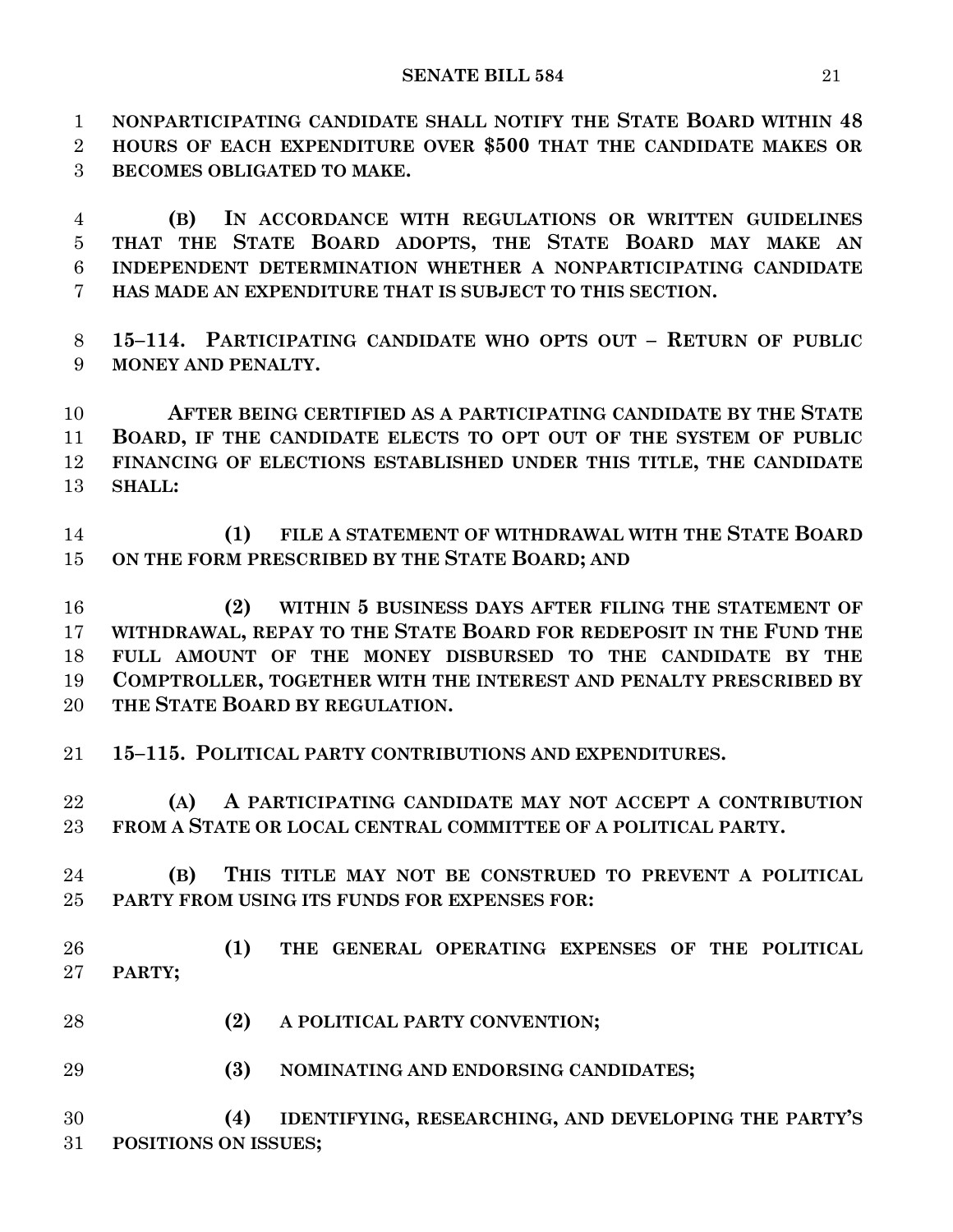**(5) PARTY PLATFORM ACTIVITIES; (6) VOTER REGISTRATION ACTIVITIES THAT ARE NOT CANDIDATE–SPECIFIC; (7) GET–OUT–THE–VOTE ACTIVITIES THAT ARE NOT CANDIDATE–SPECIFIC; (8) TRAVEL EXPENSES FOR LEADERS AND STAFF OF THE POLITICAL PARTY WHO ARE NOT CANDIDATES; OR (9) OTHER PARTY–BUILDING ACTIVITIES THAT ARE NOT CANDIDATE–SPECIFIC. 15–116. JUDICIAL REVIEW. (A) EXCEPT AS PROVIDED UNDER § 15–107(D) OF THIS TITLE, AN ACTION OF THE STATE BOARD UNDER THIS TITLE MAY BE REVIEWED BY A CIRCUIT COURT IN ACCORDANCE WITH § 10–222(C) OF THE STATE GOVERNMENT ARTICLE. (B) A PETITION TO REVIEW AN ACTION OF THE STATE BOARD UNDER THIS SECTION SHALL BE BROUGHT WITHIN 60 DAYS AFTER THE STATE BOARD ACTS. 15–117. PENALTIES. (A) A PARTICIPATING CANDIDATE MAY NOT KNOWINGLY OR INTENTIONALLY: (1) ACCEPT A CONTRIBUTION TO WHICH THE CANDIDATE IS NOT ENTITLED;**

 **(2) MAKE AN EXPENDITURE IN AN AMOUNT THAT IS GREATER THAN THE AMOUNT THAT THE CANDIDATE RECEIVES FROM THE FUND; OR**

 **(3) MISUSE A CONTRIBUTION OR MONEY RECEIVED FROM THE FUND.**

 **(B) IF THE STATE BOARD DETERMINES THAT A PARTICIPATING CANDIDATE KNOWINGLY OR INTENTIONALLY RECEIVED A CONTRIBUTION OR MADE AN EXPENDITURE THAT EXCEEDS CONTRIBUTION OR EXPENDITURE**

## **SENATE BILL 584**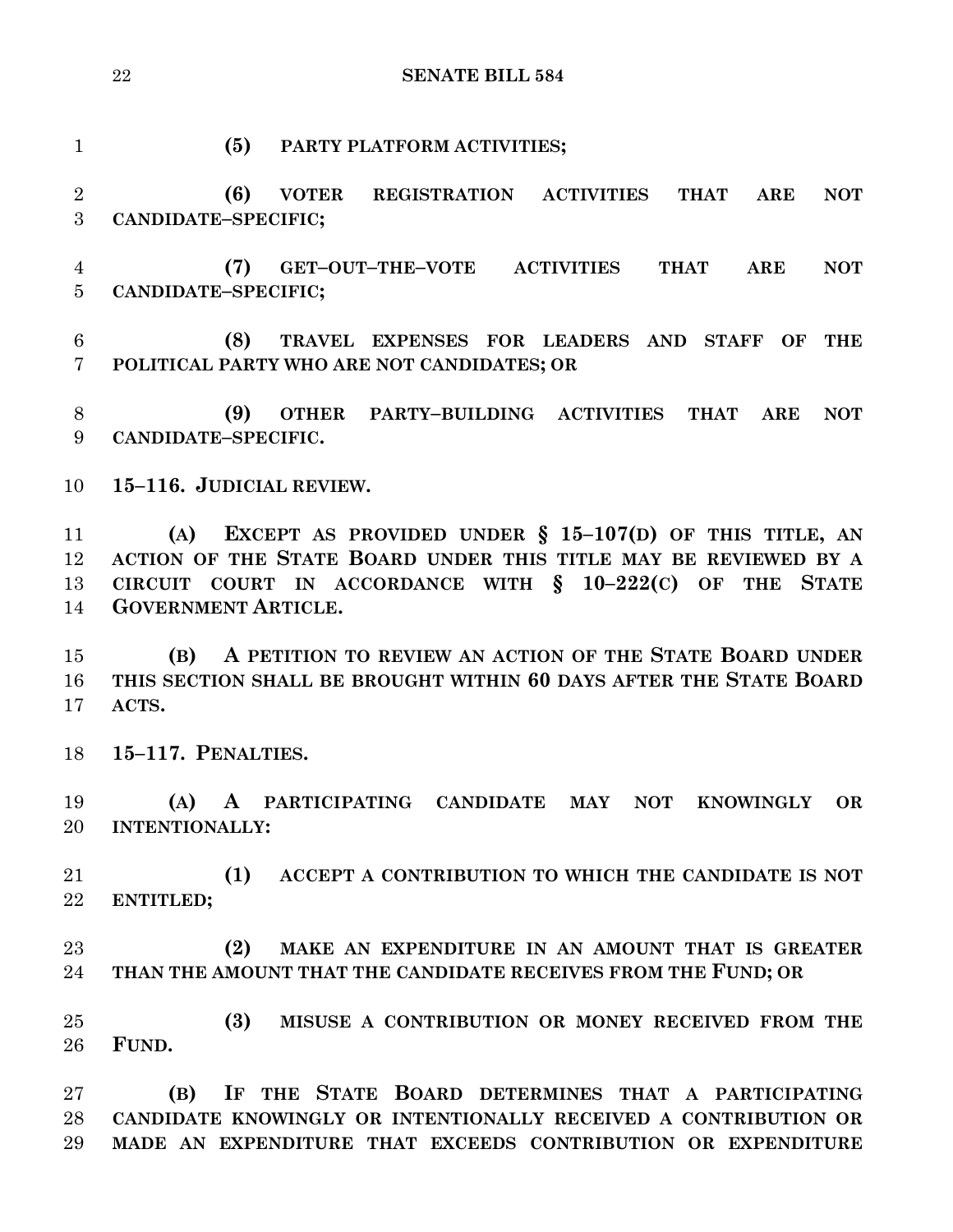**LIMITS SPECIFIED UNDER THIS TITLE OR FAILED TO DISCLOSE THE CONTRIBUTION OR EXPENDITURE, THE PARTICIPATING CANDIDATE IS GUILTY OF A MISDEMEANOR AND ON CONVICTION IS SUBJECT TO A FINE NOT EXCEEDING \$2,500 OR IMPRISONMENT FOR NOT MORE THAN 1 YEAR OR BOTH.**

 **(C) IN THE DISCRETION OF THE STATE BOARD, AN INDIVIDUAL WHO VIOLATES THIS TITLE MAY BE BARRED FROM FURTHER PARTICIPATION AS A PARTICIPATING CANDIDATE UNDER THIS TITLE.**

 **(D) (1) A PERSON MAY NOT KNOWINGLY OR INTENTIONALLY PROVIDE FALSE INFORMATION TO OR CONCEAL OR WITHHOLD INFORMATION ABOUT A CONTRIBUTION OR EXPENDITURE FROM THE STATE BOARD.**

 **(2) A PERSON THAT VIOLATES THIS SUBSECTION IS GUILTY OF A MISDEMEANOR AND ON CONVICTION IS SUBJECT TO A PERSONAL FINE OF THREE TIMES THE AMOUNT OF THE ILLEGAL CONTRIBUTION, EXPENDITURE, OR FALSE DISCLOSURE, TO A MAXIMUM OF \$5,000 FOR EACH VIOLATION, OR IMPRISONMENT FOR 2 YEARS OR BOTH.**

**15–118. SHORT TITLE.**

 **THIS TITLE MAY BE CITED AS THE PUBLIC FUNDING AND SMALL DONOR ACT FOR GENERAL ASSEMBLY ELECTIONS.**

SECTION 3. AND BE IT FURTHER ENACTED, That:

 (a) There is a Commission to Study Public Financing of Elections in Maryland.

(b) The Commission shall consist of the following 10 members:

 (1) One member of the Senate of Maryland, appointed by the President of the Senate;

- (2) One member of the House of Delegates, appointed by the Speaker of the House;
- (3) Six individuals appointed by the Governor, including:
- 28 (i) A member of the State Board of Elections:
- (ii) A member of the State Ethics Commission; and

 (iii) Four representatives of statewide organizations concerned with campaign finance practices, fair elections, and ethics in government;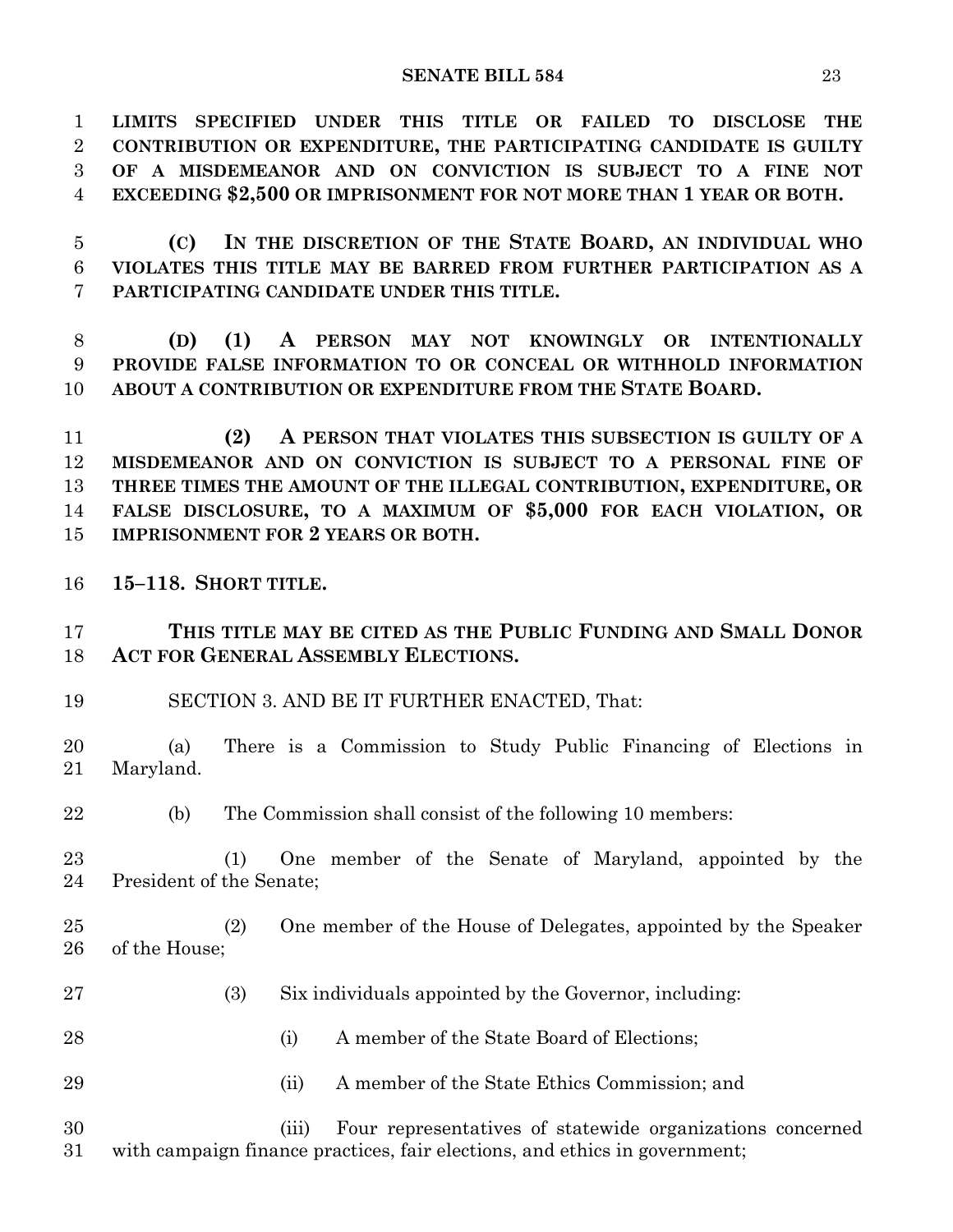| $\mathbf{1}$<br>$\sqrt{2}$         | One representative appointed by the chair of the Maryland State<br>(4)<br>Democratic Party Central Committee; and                                                                                                                                                               |                                                                    |  |  |  |
|------------------------------------|---------------------------------------------------------------------------------------------------------------------------------------------------------------------------------------------------------------------------------------------------------------------------------|--------------------------------------------------------------------|--|--|--|
| $\boldsymbol{3}$<br>$\overline{4}$ | One representative appointed by the chair of the Maryland State<br>(5)<br>Republican Party Central Committee.                                                                                                                                                                   |                                                                    |  |  |  |
| $\overline{5}$                     | The Governor shall designate the chair of the Commission.<br>$\left( \text{c}\right)$                                                                                                                                                                                           |                                                                    |  |  |  |
| $\,6\,$<br>7                       | (d)<br>provide staff for the Commission.                                                                                                                                                                                                                                        | The State Board of Elections and the State Ethics Commission shall |  |  |  |
| $8\,$                              | A member of the Commission:<br>(e)                                                                                                                                                                                                                                              |                                                                    |  |  |  |
| 9                                  | May not receive compensation as a member of the Commission; but<br>(1)                                                                                                                                                                                                          |                                                                    |  |  |  |
| 10<br>11                           | Is entitled to reimbursement for expenses under the Standard<br>(2)<br>State Travel Regulations, as provided in the State budget.                                                                                                                                               |                                                                    |  |  |  |
| 12                                 | (f)<br>The Commission shall:                                                                                                                                                                                                                                                    |                                                                    |  |  |  |
| 13                                 | (1)<br>Convene following the November 2014 general election;                                                                                                                                                                                                                    |                                                                    |  |  |  |
| 14                                 | Receive testimony as the Commission considers appropriate; and<br>(2)                                                                                                                                                                                                           |                                                                    |  |  |  |
| 15<br>16<br>17<br>18               | On or before December 31, 2015, report its findings and<br>(3)<br>recommendations, including any proposed statutory changes to the Maryland election<br>laws, to the Governor, and, subject to $\S 2-1246$ of the State Government Article, the<br>General Assembly concerning: |                                                                    |  |  |  |
| 19<br>20                           | (i)<br>election campaigns in other jurisdictions in the United States;                                                                                                                                                                                                          | Information relating to the practice of public funding of          |  |  |  |
| 21<br>22                           | (ii)<br>or expenditures under this Act;                                                                                                                                                                                                                                         | The need for additional disclosure of campaign contributions       |  |  |  |
| 23<br>24                           | (iii)<br>Act;                                                                                                                                                                                                                                                                   | The effect and role of independent expenditures under this         |  |  |  |
| 25<br>26<br>27<br>28               | (iv)<br>established by the State Board of Elections governing the disclosure and reporting of<br>contributions and expenditures by participating candidates and nonparticipating<br>candidates in accordance with this Act;                                                     | The effectiveness of the regulations, guidelines, and policies     |  |  |  |
| 29<br>30                           | (v)<br>for the purposes of this Act; and                                                                                                                                                                                                                                        | Funding sources that the General Assembly should consider          |  |  |  |